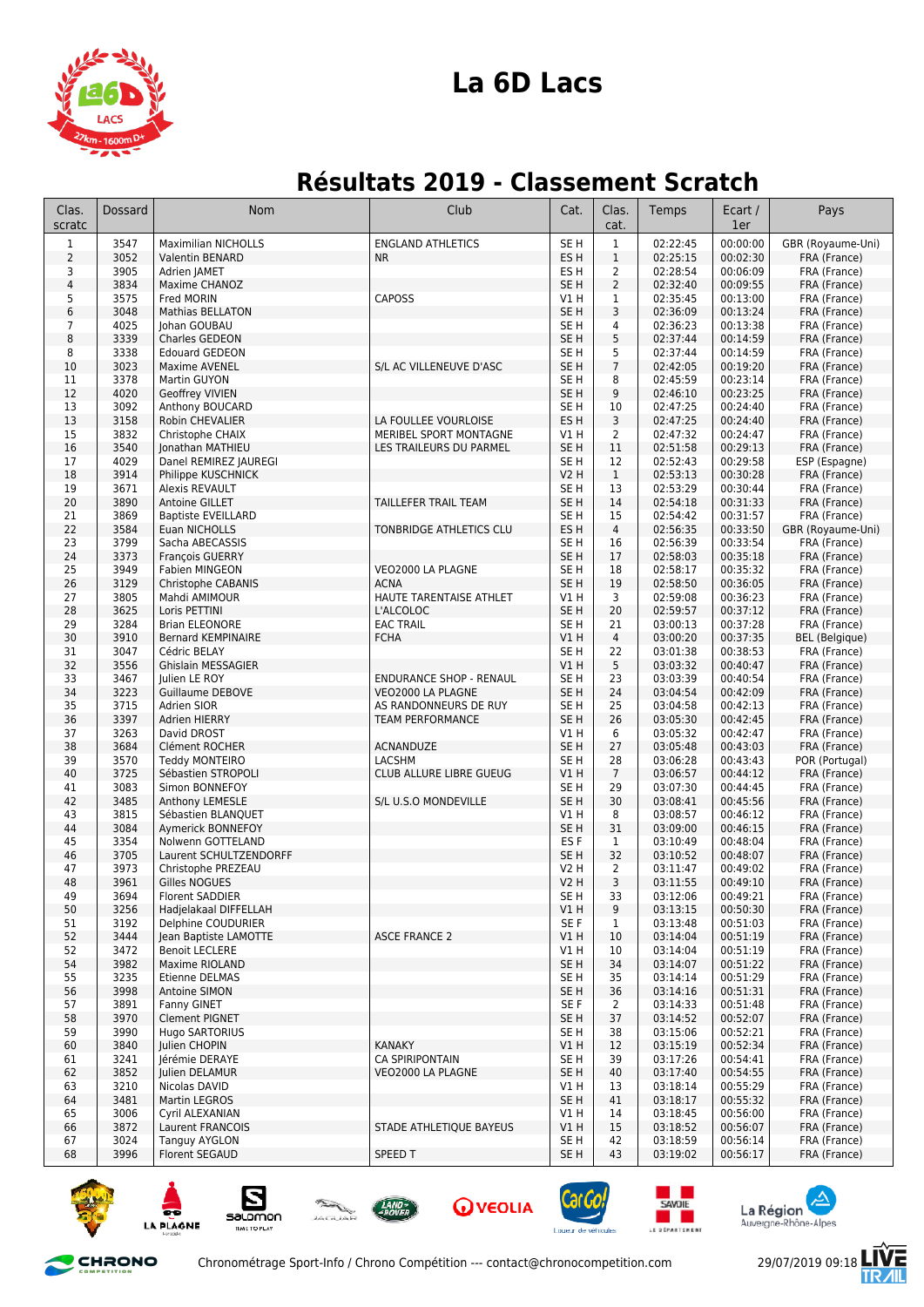

| Clas.<br>scratc | Dossard      | <b>Nom</b>                                  | Club                           | Cat.                           | Clas.<br>cat.        | Temps                | Ecart /<br>1er       | Pays                         |
|-----------------|--------------|---------------------------------------------|--------------------------------|--------------------------------|----------------------|----------------------|----------------------|------------------------------|
| 69              | 3527         | Samuel MARIE                                |                                | SE <sub>H</sub>                | 44                   | 03:19:07             | 00:56:22             | FRA (France)                 |
| 70              | 3051         | <b>Fabrice BELON</b>                        |                                | V1H                            | 16                   | 03:19:36             | 00:56:51             | FRA (France)                 |
| 70              | 3863         | Alexandre DURAND                            | <b>ASPTT BELFORT TRAIL</b>     | V1H                            | 16                   | 03:19:36             | 00:56:51             | FRA (France)                 |
| 72              | 3946         | <b>Daniel MEIIA</b>                         |                                | SE <sub>H</sub>                | 45                   | 03:19:45             | 00:57:00             | COL (Colombie)               |
| 73<br>74        | 3200<br>3479 | Jérémy CUSSE<br>Stéphane LEGENDRE           |                                | SE <sub>H</sub><br><b>V2 H</b> | 46<br>$\overline{4}$ | 03:19:50<br>03:19:54 | 00:57:05<br>00:57:09 | FRA (France)<br>FRA (France) |
| 75              | 3155         | Franck CHEREAU                              | LA FOULEE DES 7 RIVIERE        | V1 H                           | 18                   | 03:20:11             | 00:57:26             | FRA (France)                 |
| 76              | 3899         | Florian HENOT                               | RAID CENTRALESUPELEC           | SE <sub>H</sub>                | 47                   | 03:20:23             | 00:57:38             | FRA (France)                 |
| 77              | 3462         | Christophe LE BRUN                          | COURIR A SAINT-AVE             | SE <sub>H</sub>                | 48                   | 03:21:01             | 00:58:16             | FRA (France)                 |
| 78              | 3642         | Sébastien PLANTIER                          | SUPPORTERS STELLOU             | SE <sub>H</sub>                | 49                   | 03:21:15             | 00:58:30             | FRA (France)                 |
| 79              | 3566         | David MONFRAY                               |                                | SE <sub>H</sub>                | 50                   | 03:21:17             | 00:58:32             | FRA (France)                 |
| 80              | 3143         | <b>Guillaume CHALLET</b>                    | MACADAM07                      | VIH                            | 19                   | 03:21:36             | 00:58:51             | FRA (France)                 |
| 81              | 3578         | Pierre MORTIER                              | <b>ESM BELGIQUE</b>            | <b>V2 H</b>                    | 5                    | 03:21:53             | 00:59:08             | <b>BEL</b> (Belgique)        |
| 82              | 3913         | Sébastien KNOPKIEWICZ                       |                                | V1H                            | 20                   | 03:21:55             | 00:59:10             | FRA (France)                 |
| 83<br>84        | 4008<br>3381 | <b>Quentin TIEGHEM</b><br><b>Bruno HAMM</b> |                                | V1 H<br>SE <sub>H</sub>        | 21<br>51             | 03:22:04<br>03:22:11 | 00:59:19<br>00:59:26 | FRA (France)<br>FRA (France) |
| 85              | 3191         | Jérémie COUDURIER                           |                                | SE H                           | 52                   | 03:22:22             | 00:59:37             | FRA (France)                 |
| 86              | 3875         | David FRAYSSINES                            |                                | V1 H                           | 22                   | 03:23:27             | 01:00:42             | FRA (France)                 |
| 87              | 3273         | Jean Marc DULONG                            | <b>ACVS</b>                    | <b>V2 H</b>                    | 6                    | 03:23:57             | 01:01:12             | FRA (France)                 |
| 88              | 3882         | Jean Philippe GAY                           | <b>TRAILEURS 7 MONTS</b>       | V1 H                           | 23                   | 03:24:49             | 01:02:04             | FRA (France)                 |
| 89              | 3634         | Antoine PICOT                               | AC VILLENEUVE D'ASCQ           | <b>V2 H</b>                    | 7                    | 03:24:51             | 01:02:06             | FRA (France)                 |
| 90              | 3069         | Erwan BEUZIT                                |                                | V1H                            | 24                   | 03:24:52             | 01:02:07             | FRA (France)                 |
| 91              | 3821         | Emilie BOUHAN                               |                                | SE F                           | 3                    | 03:25:03             | 01:02:18             | FRA (France)                 |
| 92              | 3521         | Daniel MALDONADO                            | <b>MENERBES</b>                | SE <sub>H</sub>                | 53                   | 03:25:15<br>03:25:19 | 01:02:30             | FRA (France)<br>FRA (France) |
| 93<br>94        | 3369<br>3712 | Michaël GROSMAIRE<br>Christophe SILVESTRE   | VEO2000 LA PLAGNE              | SE <sub>H</sub><br>V1H         | 54<br>25             | 03:25:22             | 01:02:34<br>01:02:37 | FRA (France)                 |
| 95              | 4011         | Aurélien TORANCHE                           |                                | SE <sub>H</sub>                | 55                   | 03:25:31             | 01:02:46             | FRA (France)                 |
| 96              | 3874         | Lolita FRAYSSINES                           |                                | ES <sub>F</sub>                | $\overline{2}$       | 03:25:51             | 01:03:06             | FRA (France)                 |
| 96              | 4023         | Eric ZICCA                                  |                                | V2 H                           | 8                    | 03:25:51             | 01:03:06             | FRA (France)                 |
| 98              | 3967         | Jérôme PERREIN                              |                                | SE <sub>H</sub>                | 56                   | 03:26:05             | 01:03:20             | FRA (France)                 |
| 99              | 3754         | Guillaume TROUSSELIER                       |                                | SE H                           | 57                   | 03:26:33             | 01:03:48             | FRA (France)                 |
| 100             | 3260         | Pascal DRAY                                 |                                | V2 H                           | 9                    | 03:26:47             | 01:04:02             | FRA (France)                 |
| 101             | 3936         | Sébastien LONCLE                            | <b>BROCELIANDE AVENTURE 35</b> | V1 H                           | 26                   | 03:26:50             | 01:04:05             | FRA (France)                 |
| 102<br>103      | 3626<br>3500 | <b>Guillaume PEUREUX</b><br>Laurent LIOTARD | <b>MARATHON ADDICTS</b>        | <b>V1 H</b><br>V1H             | 27<br>28             | 03:27:21<br>03:27:26 | 01:04:36<br>01:04:41 | FRA (France)<br>FRA (France) |
| 104             | 3922         | Julien LEBOURG                              | <b>HAC TRIATHLON</b>           | V1H                            | 29                   | 03:27:36             | 01:04:51             | FRA (France)                 |
| 105             | 3627         | Nicolas PEYRONNET                           |                                | SE <sub>H</sub>                | 58                   | 03:27:38             | 01:04:53             | FRA (France)                 |
| 106             | 3120         | Mathieu BROSSIAL                            |                                | SE <sub>H</sub>                | 59                   | 03:28:03             | 01:05:18             | FRA (France)                 |
| 106             | 3510         | Nicolas LUGAND                              | AO CHARENTON                   | SE <sub>H</sub>                | 59                   | 03:28:03             | 01:05:18             | FRA (France)                 |
| 108             | 3782         | <b>Benoit VLIEGHE</b>                       |                                | SE <sub>H</sub>                | 61                   | 03:29:05             | 01:06:20             | FRA (France)                 |
| 109             | 4005         | <b>Corentin THEVENET</b>                    |                                | SE H                           | 62                   | 03:29:08             | 01:06:23             | FRA (France)                 |
| 110             | 3871         | Xavier FORGET                               |                                | SE <sub>H</sub>                | 63                   | 03:29:22             | 01:06:37             | FRA (France)                 |
| 111<br>112      | 3734<br>3580 | <b>Antoine TARIT</b><br>Jean Michel MUNIER  | CHALMATRAIL<br><b>US IVRY</b>  | SE H<br>V1 H                   | 64<br>30             | 03:29:58<br>03:30:11 | 01:07:13<br>01:07:26 | FRA (France)<br>FRA (France) |
| 113             | 3303         | Frédéric FERRARI                            | SAINT HERBLAIN TRI             | V1 H                           | 31                   | 03:30:18             | 01:07:33             | FRA (France)                 |
| 114             | 3447         | Rémi LANGLOIS                               |                                | SE <sub>H</sub>                | 65                   | 03:30:28             | 01:07:43             | FRA (France)                 |
| 115             | 3831         | <b>Bertrand CATOIR</b>                      | <b>ESM BELGIQUE</b>            | V1 H                           | 32                   | 03:31:20             | 01:08:35             | BEL (Belgique)               |
| 116             | 3342         | David GENTET                                | <b>CHERBOURG TRIATHLON</b>     | <b>V1 H</b>                    | 33                   | 03:31:34             | 01:08:49             | FRA (France)                 |
| 116             | 3478         | Karl LEFILLATRE                             | CHERBOURG IRIAIHLON            | VI H                           | 33                   | 03:31:34             | 01:08:49             | FRA (France)                 |
| 118             | 3664         | Simon RAUTURIER                             |                                | SE H                           | 66                   | 03:31:42             | 01:08:57             | FRA (France)                 |
| 119             | 3593         | Erwann ODYE                                 |                                | SE <sub>H</sub>                | 67                   | 03:31:48             | 01:09:03             | FRA (France)                 |
| 120<br>121      | 3868<br>3162 | Anthony ESKENAZI<br>Cédric CHOPIN           |                                | SE <sub>H</sub><br>SE H        | 68<br>69             | 03:31:52<br>03:32:11 | 01:09:07<br>01:09:26 | FRA (France)<br>FRA (France) |
| 122             | 3681         | Margaux ROBERT                              | <b>TEAM NLV</b>                | SE F                           | 4                    | 03:32:15             | 01:09:30             | FRA (France)                 |
| 123             | 3345         | <b>Tiphaine GERMAIN</b>                     | S/L ESME US DEUIL              | SE F                           | 5                    | 03:32:17             | 01:09:32             | FRA (France)                 |
| 124             | 3043         | Steve BAYLE                                 |                                | SE H                           | 70                   | 03:32:20             | 01:09:35             | FRA (France)                 |
| 125             | 3658         | Alexandre QUELIN                            |                                | SE H                           | 71                   | 03:32:28             | 01:09:43             | FRA (France)                 |
| 126             | 3807         | Laurie AUSSET                               | <b>GAP HAUTES ALPES TRIATH</b> | SE F                           | 6                    | 03:32:44             | 01:09:59             | FRA (France)                 |
| 127             | 3945         | Nicolas MCLOUGHLIN                          |                                | V2 H                           | 10                   | 03:32:49             | 01:10:04             | GBR (Royaume-Uni)            |
| 128             | 3117         | Jérôme BRIELLES                             | S/L M I ATLETISME              | V1H                            | 35                   | 03:32:57             | 01:10:12             | FRA (France)                 |
| 129             | 3758<br>3709 | Grégory VALLIET<br>Etienne SERMONDADAZ      | CAF CHAMBERY                   | SE H                           | 72<br>73             | 03:33:01<br>03:33:08 | 01:10:16<br>01:10:23 | FRA (France)                 |
| 130<br>131      | 3170         | Julien COCUELLE                             | <b>ACVS</b>                    | SE H<br>SE H                   | 74                   | 03:33:12             | 01:10:27             | FRA (France)<br>FRA (France) |
| 132             | 3020         | Martin AUBRUN                               |                                | SE <sub>H</sub>                | 75                   | 03:33:18             | 01:10:33             | FRA (France)                 |
| 133             | 3809         | Jérémy BARBIER                              |                                | SE <sub>H</sub>                | 76                   | 03:33:21             | 01:10:36             | FRA (France)                 |
| 134             | 3150         | Antoine CHARBONNIER                         | <b>TEAM NLV</b>                | SE H                           | 77                   | 03:33:40             | 01:10:55             | FRA (France)                 |
| 135             | 4027         | Michal VAVAK                                |                                | SE H                           | 78                   | 03:33:47             | 01:11:02             | CZE (République              |
|                 |              |                                             |                                |                                |                      |                      |                      | tchèque)                     |
| 136             | 3991         | <b>Brieuc SARTORIUS</b>                     |                                | SE H                           | 79                   | 03:33:59             | 01:11:14             | FRA (France)                 |
| 137<br>138      | 3546<br>3332 | Julien MAUSSION<br>Lise GARCIA              | TRI AVENTURE                   | SE H<br>ES <sub>F</sub>        | 80<br>3              | 03:34:07<br>03:34:40 | 01:11:22<br>01:11:55 | FRA (France)<br>FRA (France) |
| 139             | 3727         | Boris SVETOSARSKY                           |                                | SE H                           | 81                   | 03:34:58             | 01:12:13             | FRA (France)                 |
| 140             | 3279         | Christian DURAFFOURG                        | LACETS DU LIZON                | V3H                            | $\mathbf{1}$         | 03:35:08             | 01:12:23             | FRA (France)                 |
| 141             | 4028         | Rémi NAVEL                                  |                                | SE H                           | 82                   | 03:35:10             | 01:12:25             | FRA (France)                 |
| 142             | 3529         | <b>Gil MARLARD</b>                          |                                | SE H                           | 83                   | 03:35:31             | 01:12:46             | FRA (France)                 |
|                 |              |                                             |                                |                                |                      |                      |                      |                              |

















怎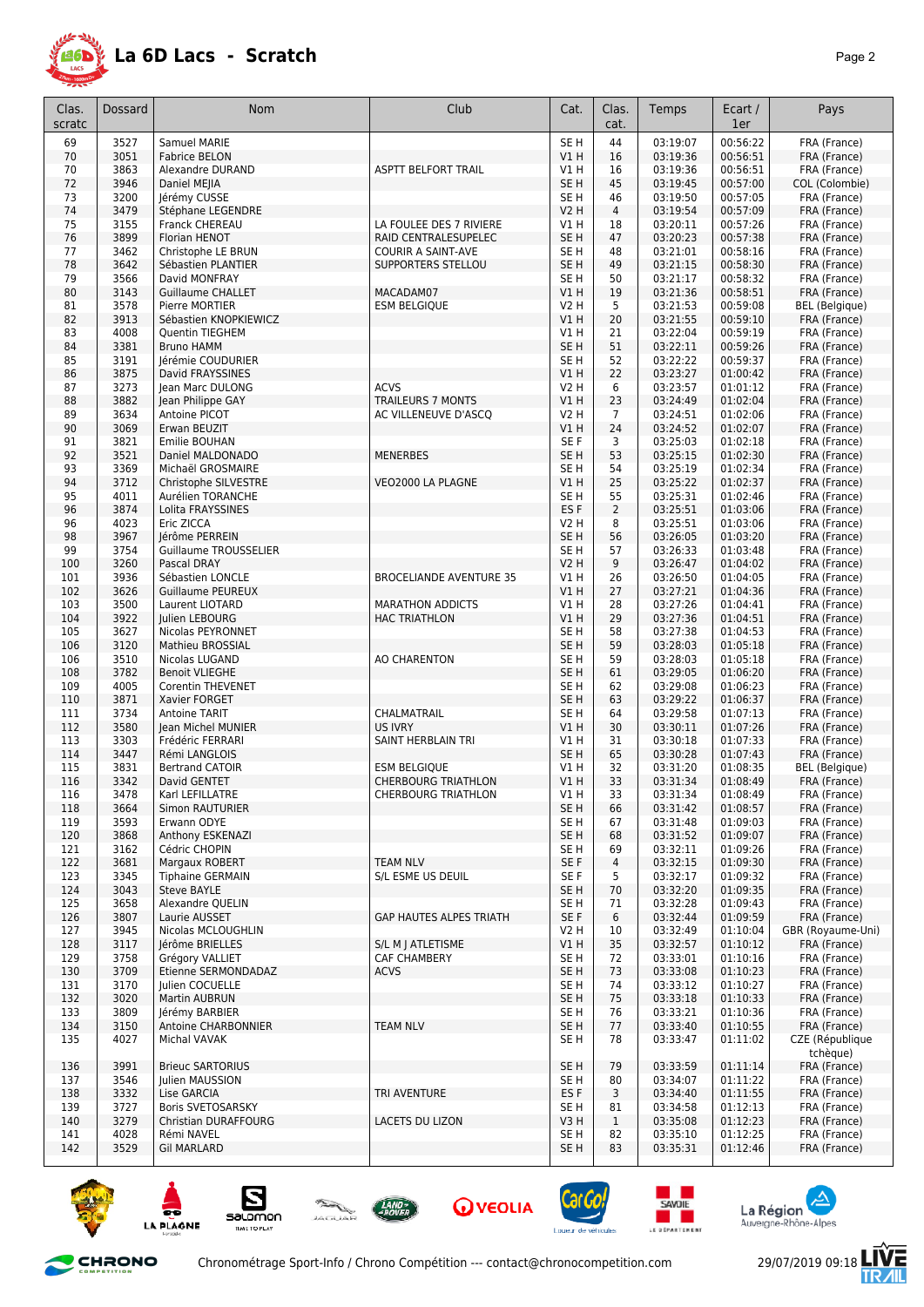

| Clas.<br>scratc | Dossard      | <b>Nom</b>                                         | Club                           | Cat.                               | Clas.<br>cat.        | Temps                | Ecart /<br>1er       | Pays                         |
|-----------------|--------------|----------------------------------------------------|--------------------------------|------------------------------------|----------------------|----------------------|----------------------|------------------------------|
|                 |              |                                                    |                                |                                    |                      |                      |                      |                              |
| 143             | 3027         | Sébastien BARA                                     |                                | SE <sub>H</sub>                    | 84                   | 03:35:32             | 01:12:47             | FRA (France)                 |
| 144             | 3317         | <b>Benoit FORTIN</b>                               | AS SURQUES ESCOEUILLES         | SE H                               | 85                   | 03:35:35             | 01:12:50             | FRA (France)                 |
| 145<br>146      | 3393<br>3780 | Aurélie HERISSON<br>Yannick VIVES                  | XV EME ATHLETIC CLUB           | SE F<br>SE H                       | 7<br>86              | 03:35:46<br>03:35:50 | 01:13:01<br>01:13:05 | FRA (France)<br>FRA (France) |
| 147             | 3316         | Amaury FORMULE                                     |                                | SE <sub>H</sub>                    | 87                   | 03:36:07             | 01:13:22             | BEL (Belgique)               |
| 148             | 3161         | Etienne CHIVET                                     |                                | SE <sub>H</sub>                    | 88                   | 03:36:33             | 01:13:48             | FRA (France)                 |
| 149             | 3818         | loris BOSCO                                        | <b>ACN ANDUZE</b>              | SE H                               | 89                   | 03:36:56             | 01:14:11             | FRA (France)                 |
| 150             | 3817         | <b>BORLET Henri</b>                                |                                | V2 H                               | 11                   | 03:37:09             | 01:14:24             | FRA (France)                 |
| 151             | 3056         | Valérie BERGER                                     | FAC ANDREZIEUX                 | $VI$ F                             | 1                    | 03:37:10             | 01:14:25             | FRA (France)                 |
| 152             | 3431         | Arnaud KONCINA                                     | COURBEVOIE ATHLETISME C        | SE <sub>H</sub>                    | 90                   | 03:37:20             | 01:14:35             | FRA (France)                 |
| 153             | 3784         | Romain VOLDOIRE                                    |                                | SE H                               | 91                   | 03:37:23             | 01:14:38             | FRA (France)                 |
| 154             | 3968         | Eric PHILIBERT                                     | LIMAGNE ATHLETES ENDURA        | V2 H                               | 12                   | 03:37:36             | 01:14:51             | FRA (France)                 |
| 155<br>156      | 3045<br>3298 | Eric BECHE<br>Julien FELICIA                       | RUN IN PONT DE VAUX            | V1 H<br>SE <sub>H</sub>            | 36<br>92             | 03:37:40<br>03:37:55 | 01:14:55<br>01:15:10 | FRA (France)<br>FRA (France) |
| 157             | 3843         | Lea CONDETTE                                       | VO2 RIVES DE SEINE             | ES <sub>F</sub>                    | 4                    | 03:38:06             | 01:15:21             | FRA (France)                 |
| 157             | 3274         | Cédric DUMORTIER                                   |                                | SE <sub>H</sub>                    | 93                   | 03:38:06             | 01:15:21             | FRA (France)                 |
| 159             | 3842         | <b>Emmanuel COLLIGNON</b>                          |                                | SE H                               | 94                   | 03:38:12             | 01:15:27             | FRA (France)                 |
| 160             | 3822         | Olivier BOURDON                                    |                                | SE H                               | 95                   | 03:38:13             | 01:15:28             | FRA (France)                 |
| 161             | 3959         | Marthe NENY                                        |                                | SE F                               | 8                    | 03:38:14             | 01:15:29             | FRA (France)                 |
| 162             | 3829         | Eva CASTEX                                         | <b>JOGGING CLUB DRYATE</b>     | SE F                               | 9                    | 03:38:18             | 01:15:33             | FRA (France)                 |
| 163             | 3958         | <b>Vincent NANCEY</b>                              | <b>TOS ATHLETISME</b>          | V1 H                               | 37                   | 03:38:20             | 01:15:35             | FRA (France)                 |
| 164             | 3858         | <b>Fabrice DUCLOUX</b>                             | AZUR OLYMPIQUE CHARENTO        | V1 H                               | 38                   | 03:38:44             | 01:15:59             | FRA (France)                 |
| 165<br>166      | 3197<br>3549 | <b>Olivier COUTADEUR</b><br>Séverine MENDEZ TAULIN | <b>DAC REIMS</b>               | SE H<br>$VI$ F                     | 96<br>$\overline{2}$ | 03:38:54<br>03:39:02 | 01:16:09<br>01:16:17 | FRA (France)<br>FRA (France) |
| 167             | 3201         | Maxime DAILLAND                                    |                                | SE <sub>H</sub>                    | 97                   | 03:39:04             | 01:16:19             | FRA (France)                 |
| 168             | 3134         | Laurent CARLIER                                    | <b>TNT EZANVILLE</b>           | V1 H                               | 39                   | 03:39:25             | 01:16:40             | FRA (France)                 |
| 169             | 3765         | Benjamin VANWYNENDAELE                             |                                | SE H                               | 98                   | 03:39:46             | 01:17:01             | <b>BEL</b> (Belgique)        |
| 170             | 3537         | Sébastien MASSON                                   | <b>JOG HERMETON</b>            | SE H                               | 99                   | 03:39:58             | 01:17:13             | <b>BEL</b> (Belgique)        |
| 171             | 3139         | Pascal CATTELOIN                                   |                                | V2 H                               | 13                   | 03:40:36             | 01:17:51             | FRA (France)                 |
| 172             | 3708         | Jacques SERMONDADAZ                                | <b>ACVS</b>                    | V3 H                               | $\overline{2}$       | 03:41:10             | 01:18:25             | FRA (France)                 |
| 173             | 3948         | Aurélie METRAL                                     | CAF CHAMBERY                   | SE F                               | 10                   | 03:41:25             | 01:18:40             | FRA (France)                 |
| 174             | 3021         | David AUBRY                                        | ATHLE55                        | V1 H                               | 40                   | 03:41:26             | 01:18:41             | FRA (France)                 |
| 175<br>176      | 4010<br>3952 | Nicolas TOMBOIS<br>Jean-Marie MORICE               |                                | SE <sub>H</sub><br>SE <sub>H</sub> | 100<br>101           | 03:41:47<br>03:42:01 | 01:19:02<br>01:19:16 | FRA (France)<br>FRA (France) |
| 177             | 3004         | Kamel AIT ARKOUB                                   |                                | SE <sub>H</sub>                    | 102                  | 03:42:21             | 01:19:36             | FRA (France)                 |
| 177             | 3846         | Sébastien COSTE                                    | <b>SENS ROUTE TRAIL</b>        | V1H                                | 41                   | 03:42:21             | 01:19:36             | FRA (France)                 |
| 179             | 3598         | Vincent OSSELIN                                    |                                | SE <sub>H</sub>                    | 103                  | 03:42:30             | 01:19:45             | FRA (France)                 |
| 179             | 3666         | Alexandre RAYNAL                                   |                                | V1 H                               | 42                   | 03:42:30             | 01:19:45             | FRA (France)                 |
| 181             | 3555         | <b>Patrick MERLE</b>                               | AS ROMAGNAT                    | VIH                                | 43                   | 03:42:55             | 01:20:10             | FRA (France)                 |
| 182             | 3797         | David ZENNIR                                       |                                | V1 H                               | 44                   | 03:43:07             | 01:20:22             | FRA (France)                 |
| 183             | 3623         | <b>Emmanuel PETTINI</b>                            | LES COUSINS                    | V2 H                               | 14                   | 03:43:12             | 01:20:27             | FRA (France)                 |
| 184             | 4009         | Yvan TISSOT                                        |                                | V2 H                               | 15                   | 03:43:24             | 01:20:39             | FRA (France)                 |
| 185<br>185      | 3230<br>3693 | Nicolas DELAPLACE<br>Stéphane RUGGERI              | EATT                           | SE H<br>V1 H                       | 104<br>45            | 03:43:42<br>03:43:42 | 01:20:57<br>01:20:57 | FRA (France)<br>FRA (France) |
| 187             | 3159         | Mélanie CHEVE                                      |                                | SE F                               | 11                   | 03:43:50             | 01:21:05             | FRA (France)                 |
| 188             | 3638         | <b>Thibault PINDAT</b>                             |                                | SE <sub>H</sub>                    | 105                  | 03:44:11             | 01:21:26             | FRA (France)                 |
| 189             | 3969         | Anne-Laure PHILIPPOT                               | SAINT NAZAIRE OLYMPIQUE        | $VI$ F                             | 3                    | 03:44:24             | 01:21:39             | FRA (France)                 |
| 190             | 3927         | Pierre LEFEVRE                                     | <b>ATHLETIC SPREAD CROSSFI</b> | SE <sub>H</sub>                    | 106                  | 03:45:01             | 01:22:16             | BEL (Belgique)               |
| 191             | 3673         | Julien REVILLON                                    |                                | SE <sub>H</sub>                    | 107                  | 03:45:14             | 01:22:29             | FRA (France)                 |
| 192             | 3853         | Yannick DELVENNE                                   |                                | V1 H                               | 46                   | 03:45:29             | 01:22:44             | <b>BEL</b> (Belgique)        |
| 193<br>194      | 3137<br>3410 | Loïc CARRIERE<br>Sophie JEHANNO NICOLAS            | SPORTS NATURE LEVEZOU<br>LHSA  | SE H<br>$VI$ F                     | 108<br>4             | 03:45:46<br>03:45:55 | 01:23:01<br>01:23:10 | FRA (France)<br>FRA (France) |
| 195             | 3861         | Léandre DUMAIN                                     |                                | SE H                               | 109                  | 03:45:58             | 01:23:13             | FRA (France)                 |
| 196             | 3636         | Michaël PIERROT                                    | <b>COURIR A POISY</b>          | SE H                               | 110                  | 03:46:07             | 01:23:22             | FRA (France)                 |
| 197             | 3558         | Jérémy MEUNIER                                     |                                | SE H                               | 111                  | 03:46:33             | 01:23:48             | FRA (France)                 |
| 198             | 3017         | Sacha ARTAUX                                       |                                | SE <sub>H</sub>                    | 112                  | 03:46:39             | 01:23:54             | FRA (France)                 |
| 199             | 3950         | Sylvain MOINE                                      |                                | V1 H                               | 47                   | 03:46:49             | 01:24:04             | FRA (France)                 |
| 200             | 3856         | Jean Baptiste DIDIER LAURENT                       | VEO2000 LA PLAGNE              | V1 H                               | 48                   | 03:47:01             | 01:24:16             | FRA (France)                 |
| 201             | 3285         | Yann ELLEOUET                                      | GENERALI                       | V1 H                               | 49                   | 03:47:11             | 01:24:26             | FRA (France)                 |
| 202             | 3583         | Jean Baptiste NAVE                                 | <b>CS PROVINS ATHLETISME</b>   | SE H                               | 113                  | 03:47:15             | 01:24:30             | FRA (France)                 |
| 203<br>204      | 3465<br>3271 | Clément LE MOIGNE<br>Alexis DUCROCQ                | <b>CGHN</b>                    | SE H<br>V1 H                       | 114<br>50            | 03:47:20<br>03:47:27 | 01:24:35<br>01:24:42 | FRA (France)<br>FRA (France) |
| 205             | 3388         | Clotilde HEBERLE                                   | ATHLE ST JULIEN 74             | $VI$ F                             | 5                    | 03:47:50             | 01:25:05             | FRA (France)                 |
| 206             | 3330         | Arnaud GANEE                                       | NO LIMIT TEAM                  | V1 H                               | 51                   | 03:47:59             | 01:25:14             | FRA (France)                 |
| 207             | 3838         | Olivier CHAVAROCHE                                 |                                | V1 H                               | 52                   | 03:48:08             | 01:25:23             | FRA (France)                 |
| 208             | 3648         | Cécile POLLET                                      | ASSO SUN                       | SE F                               | 12                   | 03:48:10             | 01:25:25             | FRA (France)                 |
| 209             | 3029         | Pierre BARBET                                      |                                | SE H                               | 115                  | 03:48:22             | 01:25:37             | FRA (France)                 |
| 209             | 3985         | Dominique ROUBIOL                                  |                                | V2 H                               | 16                   | 03:48:22             | 01:25:37             | FRA (France)                 |
| 211             | 3841         | <b>Bridget CHRISTIE</b>                            |                                | SE F                               | 13                   | 03:49:03             | 01:26:18             | NZL (Nouvelle-               |
|                 | 3925         | Ludovic LEFEBVRE                                   |                                |                                    | 53                   | 03:49:10             | 01:26:25             | Zélande)                     |
| 212<br>213      | 3854         | Guillaume DEPASSE                                  |                                | V1 H<br>SE H                       | 116                  | 03:49:11             | 01:26:26             | FRA (France)<br>FRA (France) |
| 214             | 4018         | David VAVASSEUR                                    |                                | V1 H                               | 54                   | 03:49:14             | 01:26:29             | FRA (France)                 |
| 215             | 3149         | Olivier CHAPPAZ                                    |                                | V1 H                               | 55                   | 03:49:21             | 01:26:36             | FRA (France)                 |
| 216             | 3819         | Jérôme BOSQUET                                     |                                | SE H                               | 117                  | 03:49:34             | 01:26:49             | FRA (France)                 |
|                 |              |                                                    |                                |                                    |                      |                      |                      |                              |











and the second







F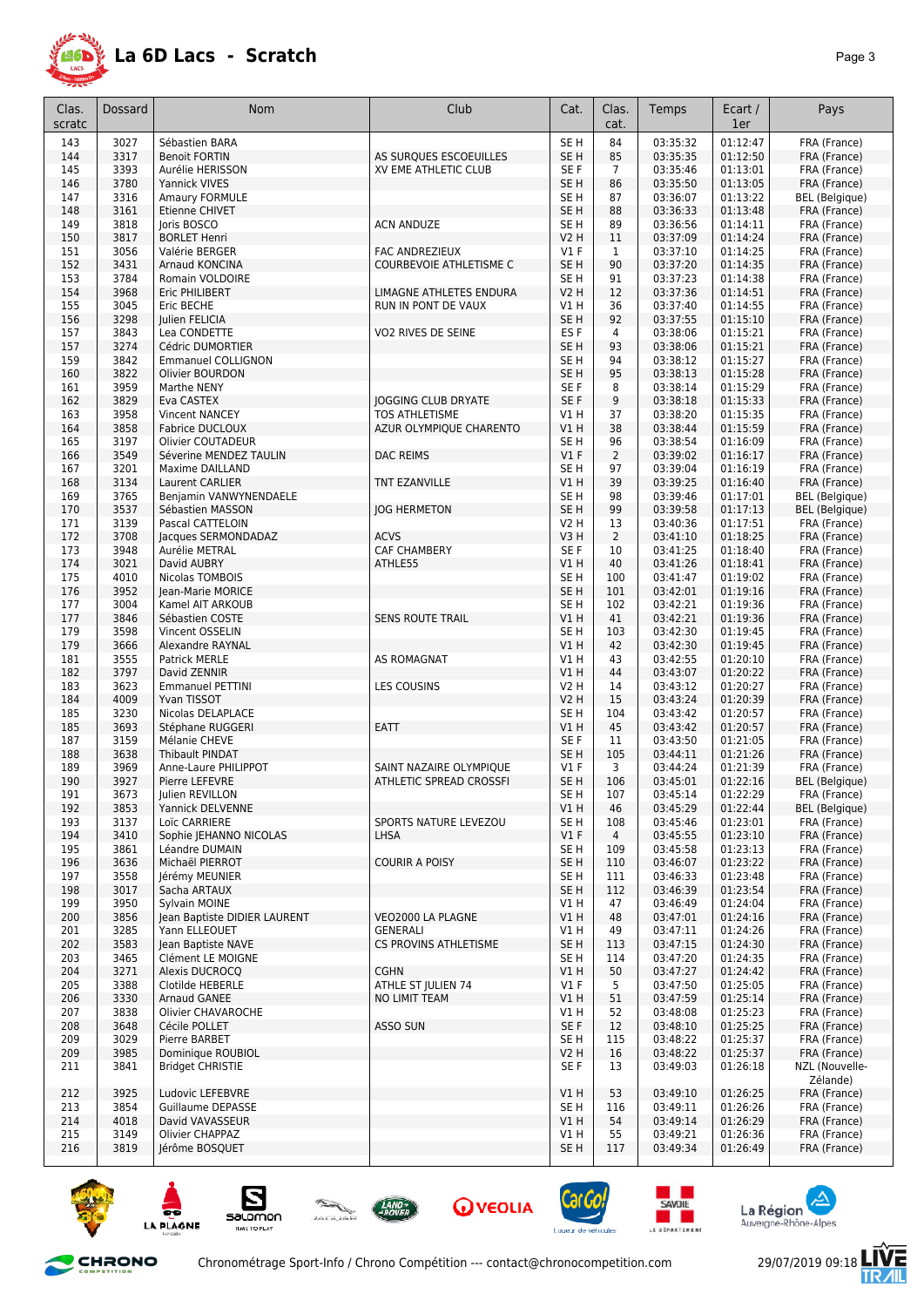

| Clas.<br>scratc | <b>Dossard</b> | Nom                                             | Club                                        | Cat.                      | Clas.<br>cat.   | Temps                | Ecart /<br>1er       | Pays                                  |
|-----------------|----------------|-------------------------------------------------|---------------------------------------------|---------------------------|-----------------|----------------------|----------------------|---------------------------------------|
| 217             | 3992           | Jeremy SAULNIER                                 | <b>CN NEVERS</b>                            | SE <sub>H</sub>           | 118             | 03:49:36             | 01:26:51             | FRA (France)                          |
| 218             | 3668           | Laurent REGNAULT                                |                                             | V2 H                      | 17              | 03:50:14             | 01:27:29             | FRA (France)                          |
| 219             | 3165           | <b>Florian CINIER</b>                           |                                             | SE <sub>H</sub>           | 119             | 03:50:49             | 01:28:04             | FRA (France)                          |
| 220             | 3427           | Arnaud KIBELERT                                 |                                             | V1 H                      | 56              | 03:50:56             | 01:28:11             | FRA (France)                          |
| 221             | 3468           | Isabelle LEBASTARD                              |                                             | <b>V1 F</b>               | 6               | 03:51:05             | 01:28:20             | FRA (France)                          |
| 222             | 3482           | Gilles LEIRIS                                   | <b>XTREM CHALLENGES</b>                     | VIH                       | 57              | 03:51:29             | 01:28:44             | FRA (France)                          |
| 223             | 3370           | Jean Michel GRUMEL                              |                                             | V3 H                      | 3               | 03:51:47             | 01:29:02             | FRA (France)                          |
| 224             | 3876           | <b>Guillaume FREY</b>                           |                                             | SE <sub>H</sub>           | 120             | 03:52:08             | 01:29:23             | FRA (France)                          |
| 224<br>226      | 3520<br>3261   | Arthur MALAMAN<br>Lorine DREZET                 |                                             | SE <sub>H</sub><br>SE F   | 120<br>14       | 03:52:08<br>03:52:21 | 01:29:23<br>01:29:36 | FRA (France)<br>FRA (France)          |
| 227             | 3065           | Yoann BERTRAND                                  |                                             | SE H                      | 122             | 03:52:38             | 01:29:53             | FRA (France)                          |
| 228             | 3511           | lérôme LUNEAU                                   | <b>RSSC TRIATHLON</b>                       | V1 H                      | 58              | 03:52:50             | 01:30:05             | FRA (France)                          |
| 229             | 3237           | Anabelle DELVAL                                 | AS ROMAGNAT                                 | V2F                       | $\mathbf{1}$    | 03:52:52             | 01:30:07             | FRA (France)                          |
| 230             | 3267           | Christophe DUBOIS                               | S/L ASUL BRON                               | V1 H                      | 59              | 03:52:58             | 01:30:13             | FRA (France)                          |
| 231             | 3680           | <b>Robin RIUS</b>                               |                                             | SE <sub>H</sub>           | 123             | 03:53:18             | 01:30:33             | FRA (France)                          |
| 232             | 3706           | Aymeric SECHET                                  |                                             | V1 H                      | 60              | 03:53:47             | 01:31:02             | FRA (France)                          |
| 233<br>234      | 3318<br>3932   | Jérôme FOUBLE<br>Thomas LESOING                 | AS SURQUES ESCOEUILLES<br>VEO2000 LA PLAGNE | SE H<br>ES <sub>H</sub>   | 124<br>5        | 03:53:53<br>03:53:54 | 01:31:08<br>01:31:09 | FRA (France)<br>FRA (France)          |
| 235             | 3650           | Quentin PONCHON                                 |                                             | SE <sub>H</sub>           | 125             | 03:53:56             | 01:31:11             | FRA (France)                          |
| 236             | 3312           | Fonseca FERNANDO                                | <b>BEAUJOLAIS RUNNERS</b>                   | SE <sub>H</sub>           | 126             | 03:54:06             | 01:31:21             | POR (Portugal)                        |
| 237             | 3203           | Salvatore D'ANDREA                              | <b>COURSAPUZ</b>                            | V2 H                      | 18              | 03:54:09             | 01:31:24             | FRA (France)                          |
| 238             | 3079           | <b>Tristan BOHEME</b>                           |                                             | SE <sub>H</sub>           | 127             | 03:54:18             | 01:31:33             | FRA (France)                          |
| 239             | 3942           | Davy MARCHAND MAILLET                           |                                             | V1 H                      | 61              | 03:54:34             | 01:31:49             | FRA (France)                          |
| 240             | 3314           | Michaël FOREST                                  |                                             | VIH                       | 62              | 03:54:37             | 01:31:52             | FRA (France)                          |
| 241             | 3233           | Romaric DELHEZ                                  | KAIN BRUYERE                                | V1 H                      | 63              | 03:54:46             | 01:32:01             | <b>BEL</b> (Belgique)<br>FRA (France) |
| 242<br>243      | 3366<br>3198   | Sylvain GRILLON<br>Frédéric CREY                |                                             | VIH<br>V2 H               | 64<br>19        | 03:54:57<br>03:55:05 | 01:32:12<br>01:32:20 | FRA (France)                          |
| 244             | 3938           | Marielle MAILLET                                |                                             | $VI$ F                    | $7\overline{ }$ | 03:55:16             | 01:32:31             | FRA (France)                          |
| 245             | 3190           | Cédric COUARD                                   | <b>USPG RAID</b>                            | SE H                      | 128             | 03:55:29             | 01:32:44             | FRA (France)                          |
| 245             | 3683           | Jérémie ROCHER                                  | <b>ACN ANDUZE</b>                           | SE <sub>H</sub>           | 128             | 03:55:29             | 01:32:44             | FRA (France)                          |
| 247             | 3449           | <b>Emeline LARDON</b>                           | <b>USNSP ATHLETISME</b>                     | SE F                      | 15              | 03:55:31             | 01:32:46             | FRA (France)                          |
| 248             | 3530           | <b>Frederick MARQUAILLE</b>                     |                                             | SE <sub>H</sub>           | 130             | 03:55:37             | 01:32:52             | FRA (France)                          |
| 249             | 3865           | Romain DUSSUCHAL                                |                                             | SE <sub>H</sub>           | 131             | 03:55:39             | 01:32:54             | FRA (France)                          |
| 250<br>251      | 3897<br>3931   | Christophe HANNOTTE<br>Pascal LEROY             | RUNNING FERNELMONT                          | V1 H<br>V1 H              | 65<br>66        | 03:55:42<br>03:56:16 | 01:32:57<br>01:33:31 | <b>BEL</b> (Belgique)<br>FRA (France) |
| 252             | 3046           | Juliette BECK                                   |                                             | SE F                      | 16              | 03:56:22             | 01:33:37             | FRA (France)                          |
| 252             | 3096           | Alexandre BOUHIA                                |                                             | SE <sub>H</sub>           | 132             | 03:56:22             | 01:33:37             | FRA (France)                          |
| 254             | 3928           | Romain LEMAIRE                                  |                                             | SE H                      | 133             | 03:56:26             | 01:33:41             | FRA (France)                          |
| 255             | 3119           | Guillaume BROCHARD                              |                                             | SE <sub>H</sub>           | 134             | 03:56:34             | 01:33:49             | FRA (France)                          |
| 256             | 3011           | Laurent ANSLOT                                  | <b>USA TRIATHLON</b>                        | V1 H                      | 67              | 03:56:44             | 01:33:59             | <b>BEL</b> (Belgique)                 |
| 257             | 3883           | Fanny GENIN                                     | RANDO RUNNING BESANCON                      | SE F                      | 17              | 03:56:46             | 01:34:01             | FRA (France)                          |
| 258<br>259      | 3420<br>3409   | André JOYE                                      | <b>ASM RUNNING</b>                          | SE <sub>H</sub><br>V1 H   | 135<br>68       | 03:57:21<br>03:57:29 | 01:34:36             | <b>BEL</b> (Belgique)<br>FRA (France) |
| 260             | 3474           | Thierry JEGOUX<br>Loïc LECOUTURIER              |                                             | SE <sub>H</sub>           | 136             | 03:57:52             | 01:34:44<br>01:35:07 | FRA (France)                          |
| 261             | 3402           | Yves HUGUET                                     | <b>ANTONY ATHLETISME 92</b>                 | V2 H                      | 20              | 03:57:56             | 01:35:11             | FRA (France)                          |
| 262             | 3966           | David PERRAIS                                   |                                             | <b>V1 H</b>               | 69              | 03:58:16             | 01:35:31             | FRA (France)                          |
| 263             | 3859           | Julien DUCROT                                   |                                             | V1 H                      | 70              | 03:58:29             | 01:35:44             | FRA (France)                          |
| 264             | 3894           | <b>Tiphanie GROB</b>                            |                                             | $VI$ F                    | 8               | 03:58:34             | 01:35:49             | FRA (France)                          |
| 265             | 3539           | Sébastien MATHIEU                               |                                             | VIH                       | 71              | 03:58:43             | 01:35:58             | FRA (France)                          |
| 266             | 3900           | Christophe HERBIN                               |                                             | V1 H                      | 72              | 03:58:55             | 01:36:10             | FRA (France)                          |
| 267<br>268      | 3915<br>3590   | Lucie LAFFAY<br>Yoann NOVARIA                   |                                             | SE F<br>SE H              | 18<br>137       | 03:59:02<br>03:59:10 | 01:36:17<br>01:36:25 | FRA (France)<br>FRA (France)          |
| 269             | 3498           | Antoine LIGNY                                   |                                             | ES H                      | 6               | 03:59:18             | 01:36:33             | FRA (France)                          |
| 270             | 3026           | Ludovic BALANSA                                 |                                             | SE <sub>H</sub>           | 138             | 03:59:25             | 01:36:40             | FRA (France)                          |
| 271             | 3551           | <b>Florian MERCIER</b>                          | <b>STAUBLI SPORT</b>                        | SE <sub>H</sub>           | 139             | 03:59:28             | 01:36:43             | FRA (France)                          |
| 272             | 3344           | Hugo GEORGES                                    |                                             | SE H                      | 140             | 03:59:29             | 01:36:44             | FRA (France)                          |
| 273             | 3456           | Frédéric LAUMONNIER                             | AS FONDETTES                                | V1 H                      | 73              | 03:59:30             | 01:36:45             | FRA (France)                          |
| 274             | 3596           | David ORLOWSKI                                  | AS FONDETTES                                | SE <sub>H</sub>           | 141             | 03:59:31             | 01:36:46             | FRA (France)                          |
| 275<br>276      | 3507<br>3173   | Fabrice LOUISON<br>Antoine COLIN                |                                             | V1 H<br>V1 H              | 74<br>75        | 03:59:34<br>03:59:40 | 01:36:49<br>01:36:55 | FRA (France)<br>FRA (France)          |
| 277             | 3562           | Yves MICHON                                     | FOISSIAT BRESSE RUNNING                     | V2 H                      | 21              | 03:59:50             | 01:37:05             | FRA (France)                          |
| 278             | 3044           | <b>Baptiste BAZIN</b>                           | <b>KRAID ARDENNES</b>                       | SE H                      | 142             | 03:59:58             | 01:37:13             | FRA (France)                          |
| 279             | 3253           | Sébastien DEVILLE                               | COURSAPUZ                                   | V1 H                      | 76              | 04:00:01             | 01:37:16             | FRA (France)                          |
| 279             | 3587           | Olivier NIETO                                   | COURSAPUZ                                   | V1 H                      | 76              | 04:00:01             | 01:37:16             | FRA (France)                          |
| 281             | 3406           | David JEANNE                                    |                                             | V1 H                      | 78              | 04:00:27             | 01:37:42             | FRA (France)                          |
| 282             | 3067           | Estelle BESSON                                  |                                             | $VI$ F                    | 9               | 04:00:29             | 01:37:44             | FRA (France)                          |
| 283<br>284      | 3010<br>3152   | Marie Hélène ANNE<br><b>Guillaume CHAUVENET</b> | RANCE JOGGING                               | $VI$ F<br>SE <sub>H</sub> | 10<br>143       | 04:00:33<br>04:00:34 | 01:37:48<br>01:37:49 | FRA (France)<br>FRA (France)          |
| 285             | 3608           | Gabriel PEREZ                                   |                                             | SE <sub>H</sub>           | 144             | 04:00:43             | 01:37:58             | FRA (France)                          |
| 286             | 3272           | Jean DUCROT                                     | TEAM LAJOB - LA TEAM QU                     | SE <sub>H</sub>           | 145             | 04:00:50             | 01:38:05             | FRA (France)                          |
| 287             | 3866           | Vincent DUTOT                                   |                                             | SE <sub>H</sub>           | 146             | 04:00:53             | 01:38:08             | FRA (France)                          |
| 288             | 3954           | Antoine MOTTAS                                  | RANDO RUNNING BESANCON                      | SE <sub>H</sub>           | 147             | 04:01:05             | 01:38:20             | FRA (France)                          |
| 289             | 3055           | Adrien BERCEGOL                                 |                                             | SE H                      | 148             | 04:01:13             | 01:38:28             | FRA (France)                          |
| 290             | 3334           | Julien GASNEREAU                                |                                             | SE H                      | 149             | 04:01:49             | 01:39:04             | FRA (France)                          |
| 291             | 3647           | Arthur POLIZZI                                  |                                             | SE H                      | 150             | 04:02:03             | 01:39:18             | FRA (France)                          |















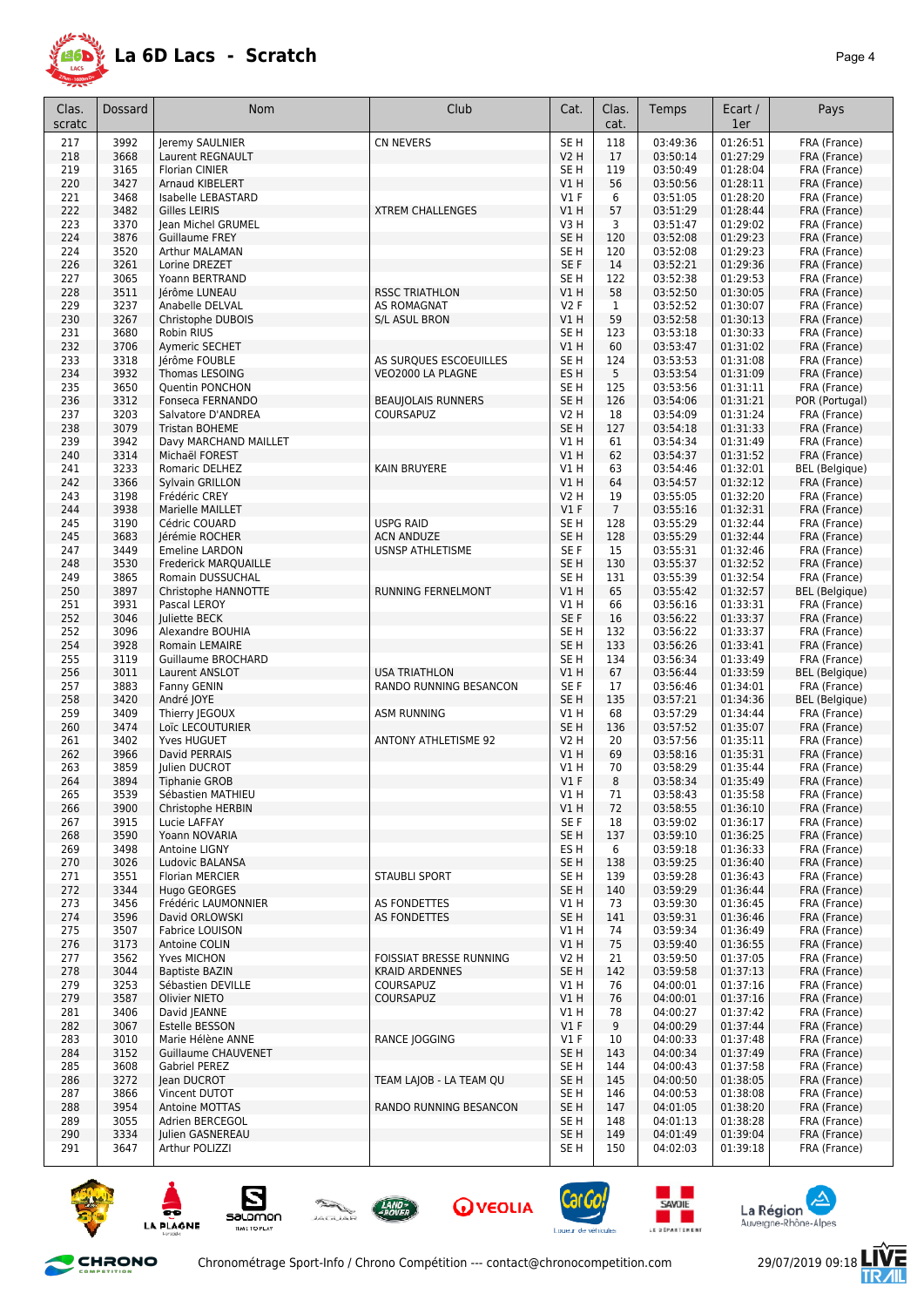

| Clas.<br>scratc | Dossard      | <b>Nom</b>                          | Club                                      | Cat.                     | Clas.<br>cat.  | Temps                | Ecart /<br>1er       | Pays                         |
|-----------------|--------------|-------------------------------------|-------------------------------------------|--------------------------|----------------|----------------------|----------------------|------------------------------|
| 292             | 3290         | Sandrine ESCUDER                    | <b>TEAM TRAIL THUIR</b>                   | $VI$ F                   | 11             | 04:02:09             | 01:39:24             | FRA (France)                 |
| 293             | 3289         | Laurent ESCUDER                     | <b>TEAM TRAIL THUIR</b>                   | V1H                      | 79             | 04:02:10             | 01:39:25             | FRA (France)                 |
| 294             | 3257         | <b>Bruno DOMINIQUE</b>              |                                           | V2 H                     | 22             | 04:02:11             | 01:39:26             | FRA (France)                 |
| 295             | 3753         | Geneviève TROUPEL                   |                                           | V3F                      | $\mathbf{1}$   | 04:02:16             | 01:39:31             | FRA (France)                 |
| 296             | 3320         | Guillaume FOUOUET                   | LES FORTICHES DU LAURAG                   | SE <sub>H</sub>          | 151            | 04:02:20             | 01:39:35             | FRA (France)                 |
| 297             | 3031         | Adrien BARBRY                       |                                           | SE <sub>H</sub>          | 152            | 04:02:53             | 01:40:08             | FRA (France)                 |
| 298             | 3131         | David CANCELLIERI                   |                                           | V1H                      | 80             | 04:03:04             | 01:40:19             | FRA (France)                 |
| 299             | 3885         | Jérôme GERARD                       |                                           | V1H                      | 81             | 04:03:07             | 01:40:22             | FRA (France)                 |
| 300             | 3906         | Aude JOLIVET                        |                                           | SE F                     | 19             | 04:03:08             | 01:40:23             | FRA (France)                 |
| 301             | 3741         | Mathilde THOURET                    |                                           | ES <sub>F</sub>          | 5              | 04:03:09             | 01:40:24             | FRA (France)                 |
| 302             | 3669         | Gilles RENARD                       |                                           | V1 H                     | 82             | 04:03:13             | 01:40:28             | FRA (France)                 |
| 303             | 3148         | Myriam CHANU<br>Mélanie OUGIER      | <b>US CENON</b><br>VEO2000 LA PLAGNE      | $VI$ F                   | 12             | 04:03:28             | 01:40:43             | FRA (France)                 |
| 304<br>305      | 3599<br>3601 | Stéphane PAQUEREAU                  |                                           | SE F<br><b>V2 H</b>      | 20<br>23       | 04:03:30<br>04:03:52 | 01:40:45<br>01:41:07 | FRA (France)<br>FRA (France) |
| 306             | 3745         | <b>Alexis TORBATY</b>               |                                           | SE <sub>H</sub>          | 153            | 04:03:57             | 01:41:12             | FRA (France)                 |
| 307             | 3059         | Nicolas BERLEMONT                   |                                           | SE <sub>H</sub>          | 154            | 04:03:58             | 01:41:13             | FRA (France)                 |
| 308             | 3762         | Jean Michel VANINI                  |                                           | <b>V2 H</b>              | 24             | 04:04:00             | 01:41:15             | FRA (France)                 |
| 309             | 3246         | <b>Bruno DESFORGES</b>              |                                           | V2 H                     | 25             | 04:04:07             | 01:41:22             | FRA (France)                 |
| 310             | 3879         | Hervé GANDEREAU                     | TEAM SAUVE QUI PEUT                       | V1 H                     | 83             | 04:04:13             | 01:41:28             | FRA (France)                 |
| 311             | 3917         | Jonathan LANDJAS                    |                                           | SE <sub>H</sub>          | 155            | 04:04:29             | 01:41:44             | FRA (France)                 |
| 312             | 3034         | Eric BARINGO                        |                                           | <b>V2 H</b>              | 26             | 04:04:31             | 01:41:46             | FRA (France)                 |
| 313             | 3919         | Loïc LE MAOUT                       | TEAM SAUCISSON / AUGUST                   | <b>V2 H</b>              | 27             | 04:04:32             | 01:41:47             | FRA (France)                 |
| 314             | 3093         | Stéphanie BOUCE                     |                                           | $VI$ F                   | 13             | 04:04:39             | 01:41:54             | FRA (France)                 |
| 315             | 3185         | <b>Guillaume CORREGE</b>            |                                           | V1 H                     | 84             | 04:04:52             | 01:42:07             | FRA (France)                 |
| 316             | 3898         | Joffrey HELLERIGEL                  |                                           | SE <sub>H</sub>          | 156            | 04:04:57             | 01:42:12             | FRA (France)                 |
| 317             | 3937         | Benjamin LOTITO                     |                                           | SE <sub>H</sub>          | 157            | 04:04:58             | 01:42:13             | FRA (France)                 |
| 318             | 3254         | Barbara DHE                         | LES LICORNES MAGIQUES                     | SE <sub>F</sub>          | 21             | 04:05:15             | 01:42:30             | FRA (France)                 |
| 318             | 3484         | Julien LEMESLE                      |                                           | SE <sub>H</sub>          | 158            | 04:05:15             | 01:42:30             | FRA (France)                 |
| 318             | 3736         | Anne Laure TEPPE                    | <b>LES LICORNES MAGIOUES</b>              | SE <sub>F</sub>          | 21             | 04:05:15             | 01:42:30             | FRA (France)                 |
| 321             | 3749         | Cvrille TOUTEE                      |                                           | VIH                      | 85             | 04:05:17             | 01:42:32             | FRA (France)                 |
| 322             | 3798         | Jérôme ZENNIR                       |                                           | V1 H                     | 86             | 04:05:36             | 01:42:51             | FRA (France)                 |
| 323             | 3259         | Anaïs DORSEY                        |                                           | SE F                     | 23             | 04:05:38             | 01:42:53             | FRA (France)                 |
| 324<br>324      | 3195<br>3621 | François COURGEY<br>Marine PETIT    |                                           | V1 H<br>ES <sub>F</sub>  | 87<br>6        | 04:05:39<br>04:05:39 | 01:42:54<br>01:42:54 | FRA (France)<br>FRA (France) |
| 326             | 3435         | Claire LACOSTE                      |                                           | SE <sub>F</sub>          | 24             | 04:05:49             | 01:43:04             | FRA (France)                 |
| 327             | 3920         | Stéphane LE MÊNEC                   | MBDA SPORT ATHLETISME                     | <b>V2 H</b>              | 28             | 04:06:01             | 01:43:16             | FRA (France)                 |
| 328             | 3247         | Florent DESORMEAUX                  |                                           | SE <sub>H</sub>          | 159            | 04:06:11             | 01:43:26             | FRA (France)                 |
| 329             | 3670         | Marc RENAULD                        |                                           | SE <sub>H</sub>          | 160            | 04:06:20             | 01:43:35             | FRA (France)                 |
| 330             | 3475         | Irwin LEFEBVRE                      |                                           | SE <sub>H</sub>          | 161            | 04:06:21             | 01:43:36             | FRA (France)                 |
| 331             | 3251         | Anaïs DESTAING                      | VEO 2000 LA PLAGNE                        | ES <sub>F</sub>          | $\overline{7}$ | 04:06:26             | 01:43:41             | FRA (France)                 |
| 332             | 3490         | Marine LEROUX                       |                                           | SE <sub>F</sub>          | 25             | 04:06:34             | 01:43:49             | FRA (France)                 |
| 333             | 3525         | <b>Thibault MARCOTTE</b>            |                                           | SE <sub>H</sub>          | 162            | 04:06:49             | 01:44:04             | FRA (France)                 |
| 334             | 3649         | Laurent PONCELET                    |                                           | VIH                      | 88             | 04:07:04             | 01:44:19             | <b>BEL</b> (Belgique)        |
| 335             | 3559         | Clément MEYER                       |                                           | SE H                     | 163            | 04:07:09             | 01:44:24             | FRA (France)                 |
| 336             | 3438         | Christopher LAI                     | <b>SNAIL CREW</b>                         | SE <sub>H</sub>          | 164            | 04:07:18             | 01:44:33             | FRA (France)                 |
| 337             | 3208         | Renaud DAUTREAUX                    |                                           | V1 H                     | 89             | 04:07:51             | 01:45:06             | FRA (France)                 |
| 338             | 3654         | Adrien PREVOT                       |                                           | SE <sub>H</sub>          | 165            | 04:07:55             | 01:45:10             | FRA (France)                 |
| 339             | 4007         | <b>Elise THOURET</b>                |                                           | SE F                     | 26             | 04:08:04             | 01:45:19             | FRA (France)                 |
| 340             | 3399         | Philippe HOUCKE                     | GAZELEC DOUAI                             | V3 H                     | 4              | 04:08:06             | 01:45:21             | FRA (France)                 |
| 341             | 3264         | Maxime DROUET                       |                                           | SE H<br>V <sub>2</sub> H | 166<br>29      | 04:08:10<br>04:08:13 | 01:45:25<br>01:45:28 | FRA (France)                 |
| 342<br>342      | 3280<br>3896 | Dominique DURAND<br>Karim HAMADACHE | <b>US METRO</b>                           | V1H                      | 90             | 04:08:13             | 01:45:28             | FRA (France)<br>FRA (France) |
| 344             | 3130         | Julien CALM                         |                                           | V1 H                     | 91             | 04:08:23             | 01:45:38             | FRA (France)                 |
| 345             | 3296         | Julien FARRET                       |                                           | SE <sub>H</sub>          | 167            | 04:08:25             | 01:45:40             | FRA (France)                 |
| 346             | 3160         | Ludovic CHEVET                      |                                           | VIH                      | 92             | 04:08:39             | 01:45:54             | FRA (France)                 |
| 347             | 3473         | Charly LECOMTE                      |                                           | SE <sub>H</sub>          | 168            | 04:08:40             | 01:45:55             | <b>BEL</b> (Belgique)        |
| 348             | 3987         | loël ROUSSEL                        | AATAC                                     | VIH                      | 93             | 04:08:49             | 01:46:04             | FRA (France)                 |
| 349             | 3489         | Christophe LERNOULD                 | FSGT 59                                   | <b>V2 H</b>              | 30             | 04:09:17             | 01:46:32             | FRA (France)                 |
| 350             | 3102         | Benjamin BOURGEOIS                  |                                           | SE <sub>H</sub>          | 169            | 04:09:56             | 01:47:11             | FRA (France)                 |
| 351             | 3687         | David ROMERO                        |                                           | V1H                      | 94             | 04:10:06             | 01:47:21             | FRA (France)                 |
| 352             | 3349         | Anthony GODARD                      | LES TOOUES DU BITUME                      | VIH                      | 95             | 04:10:11             | 01:47:26             | FRA (France)                 |
| 353             | 3585         | Didier NICOLAI                      |                                           | V3H                      | 5              | 04:10:20             | 01:47:35             | FRA (France)                 |
| 354             | 3025         | Nicolas BAGOT                       | TRI AVENTURE AVON - FON                   | SE <sub>H</sub>          | 170            | 04:10:24             | 01:47:39             | FRA (France)                 |
| 355             | 3653         | Jean Claude PORTE                   | <b>ASPTT BLOIS</b>                        | V2 H                     | 31             | 04:10:33             | 01:47:48             | FRA (France)                 |
| 356             | 3116         | Virginie BRIDERON                   | <b>USPG RAID</b>                          | SE F                     | 27             | 04:10:38             | 01:47:53             | FRA (France)                 |
| 356             | 3630         | Arnaud PICARD                       | <b>BRONZAMIS</b>                          | SE H                     | 171            | 04:10:38             | 01:47:53             | FRA (France)                 |
| 358             | 3494         | Thomas LESONGEUR                    | ASVCM                                     | SE <sub>H</sub>          | 172            | 04:10:49             | 01:48:04             | FRA (France)<br>FRA (France) |
| 359<br>360      | 3877<br>3794 | Frederic FUNG<br>Rim YACOUBI        | AMIS DE PHILOU<br>PIERREFITTE MULTIATHLON | V2 H<br>$VI$ F           | 32<br>14       | 04:10:53<br>04:11:12 | 01:48:08<br>01:48:27 | FRA (France)                 |
| 361             | 3792         | Nasser YACOUBI                      | TEAM YACOUBI                              | V1 H                     | 96             | 04:11:13             | 01:48:28             | FRA (France)                 |
| 362             | 3417         | Lena <i><b>JOUANNIC</b></i>         |                                           | SE F                     | 28             | 04:11:15             | 01:48:30             | FRA (France)                 |
| 363             | 3212         | Martin DE LANTIVY                   |                                           | SE <sub>H</sub>          | 173            | 04:11:17             | 01:48:32             | FRA (France)                 |
| 363             | 3416         | Awena JOUANNIC                      |                                           | SE F                     | 29             | 04:11:17             | 01:48:32             | FRA (France)                 |
| 365             | 3466         | <b>Gwendal LE QUELLEC</b>           |                                           | V1H                      | 97             | 04:11:45             | 01:49:00             | FRA (France)                 |
| 366             | 3304         | Yves FERRASSE                       | <b>GRUISSAN SPORTS EVENEME</b>            | V3 H                     | 6              | 04:11:48             | 01:49:03             | FRA (France)                 |
|                 |              |                                     |                                           |                          |                |                      |                      |                              |

















怎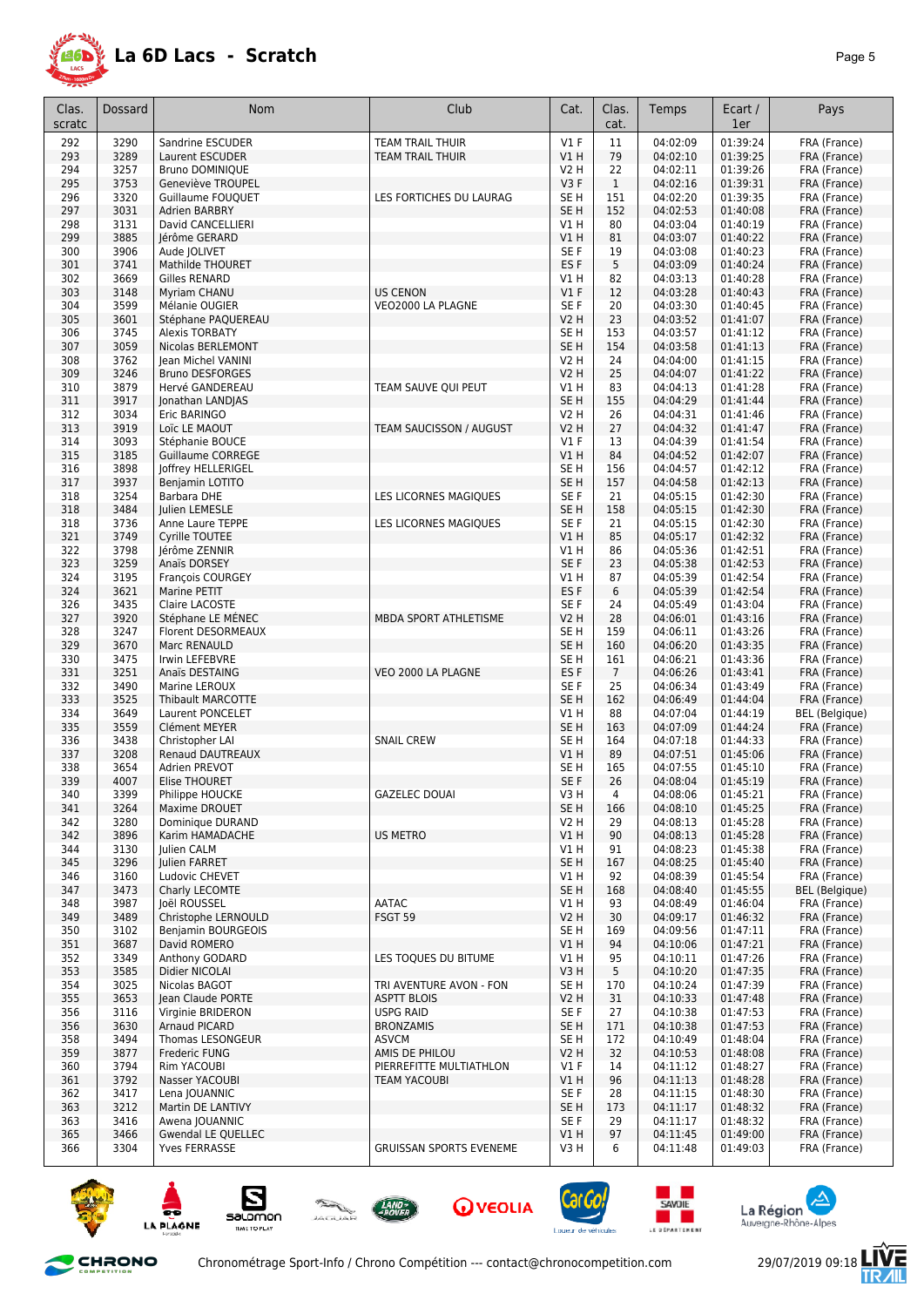

| Clas.      | Dossard      | <b>Nom</b>                                | Club                       | Cat.            | Clas.           | Temps                | Ecart /              | Pays                                  |
|------------|--------------|-------------------------------------------|----------------------------|-----------------|-----------------|----------------------|----------------------|---------------------------------------|
| scratc     |              |                                           |                            |                 | cat.            |                      | 1er                  |                                       |
| 367        | 3054         | Nicolas BEQUAERT                          |                            | V1H             | 98              | 04:11:50             | 01:49:05             | FRA (France)                          |
| 368        | 3018         | Frédéric AUBERT                           |                            | V1H             | 99              | 04:11:51             | 01:49:06             | FRA (France)                          |
| 369        | 3635         | Thierry PIERRONNET                        | TEAM TRAIL PARIS           | <b>V2 H</b>     | 33              | 04:11:53             | 01:49:08             | FRA (France)                          |
| 370<br>371 | 3561<br>3174 | Thierry MICHIELS<br>Nadège COLLIER        |                            | V1 H<br>$VI$ F  | 100<br>15       | 04:11:58<br>04:12:02 | 01:49:13<br>01:49:17 | <b>BEL</b> (Belgique)<br>FRA (France) |
| 372        | 3820         | Arnaud BOUCHE                             |                            | <b>V2 H</b>     | 34              | 04:12:12             | 01:49:27             | FRA (France)                          |
| 373        | 3039         | Guillaume BAUCHOT                         |                            | SE H            | 174             | 04:12:30             | 01:49:45             | FRA (France)                          |
| 374        | 3697         | <b>Titouan SALVI</b>                      |                            | SE H            | 175             | 04:12:35             | 01:49:50             | FRA (France)                          |
| 375        | 3206         | Xavier DARIC                              |                            | V1 H            | 101             | 04:12:47             | 01:50:02             | FRA (France)                          |
| 376        | 3114         | Philippe BRIDERON                         | <b>USPG RAID</b>           | V3H             | $7\overline{ }$ | 04:12:49             | 01:50:04             | FRA (France)                          |
| 377        | 3582         | Yoann NAUDIN                              | RETHEL COURIR              | V1 H            | 102             | 04:12:52             | 01:50:07             | FRA (France)                          |
| 378<br>379 | 3602         | Agnès PAQUEREAU<br>Matthieu COUFLEAU      | LE POIRE SUR VIE VENDEE    | V2F             | 2               | 04:12:53             | 01:50:08             | FRA (France)                          |
| 380        | 3193<br>3194 | Eloïse COUFLEAU                           |                            | V1 H<br>SE F    | 103<br>30       | 04:12:57<br>04:13:00 | 01:50:12<br>01:50:15 | FRA (France)<br>FRA (France)          |
| 381        | 3288         | Damien ESCLASSE                           |                            | SE H            | 176             | 04:13:15             | 01:50:30             | FRA (France)                          |
| 382        | 3350         | Ludovic GODY                              | <b>TEAM BULLE</b>          | VIH             | 104             | 04:13:20             | 01:50:35             | FRA (France)                          |
| 383        | 3984         | Solène ROISIN                             | PARIS UC                   | SE F            | 31              | 04:13:26             | 01:50:41             | FRA (France)                          |
| 384        | 3038         | Lionel BASQUE                             |                            | SE <sub>H</sub> | 177             | 04:13:47             | 01:51:02             | FRA (France)                          |
| 385        | 3218         | Mathieu DEBACQ                            | OA HAZEBROUCK              | SE <sub>H</sub> | 178             | 04:13:55             | 01:51:10             | FRA (France)                          |
| 386<br>387 | 3889<br>3080 | Ludovic GIDROL<br>Simon BOISNARD          | <b>TEAM SAUCISSON</b>      | V1 H<br>SE H    | 105<br>179      | 04:14:16<br>04:14:27 | 01:51:31<br>01:51:42 | FRA (France)                          |
| 388        | 3696         | <b>Fabien SAHNOUN</b>                     |                            | V1 H            | 106             | 04:14:34             | 01:51:49             | FRA (France)<br>FRA (France)          |
| 389        | 3837         | <b>Charlotte CHAUSSON</b>                 |                            | SE F            | 32              | 04:14:40             | 01:51:55             | FRA (France)                          |
| 389        | 3892         | David GRIFFON                             |                            | SE H            | 180             | 04:14:40             | 01:51:55             | FRA (France)                          |
| 391        | 3088         | Laëtitia BONNEVIE                         |                            | SE F            | 33              | 04:14:49             | 01:52:04             | FRA (France)                          |
| 392        | 3600         | Axelle PAPAS                              |                            | $VI$ F          | 16              | 04:14:53             | 01:52:08             | FRA (France)                          |
| 393        | 3759         | <b>Helene VALLIN</b>                      | <b>NANTES TRIATHLON</b>    | SE F            | 34              | 04:15:32             | 01:52:47             | FRA (France)                          |
| 394        | 3628         | Christophe PICARD                         |                            | <b>V2 H</b>     | 35              | 04:15:39             | 01:52:54             | FRA (France)                          |
| 395<br>396 | 3631<br>3999 | Loris PICARD<br>Nicolas SIVRET            | <b>ESL BRON</b><br>TGTRI10 | SE H<br>SE H    | 181<br>182      | 04:15:40<br>04:15:43 | 01:52:55<br>01:52:58 | FRA (France)<br>FRA (France)          |
| 396        | 4019         | Ophélie VIGNEZ                            | TROYES GYMNIQUE TRIATHL    | SE <sub>F</sub> | 35              | 04:15:43             | 01:52:58             | FRA (France)                          |
| 398        | 3141         | Thibaut CELLIER                           | LA RIVATIERE               | SE <sub>H</sub> | 183             | 04:15:47             | 01:53:02             | FRA (France)                          |
| 399        | 3168         | Frédéric COCHENNEC                        | <b>SO TRAIL LYON</b>       | V1 H            | 107             | 04:15:52             | 01:53:07             | FRA (France)                          |
| 400        | 3814         | Jean-Baptiste BIEBER                      |                            | SE H            | 184             | 04:15:57             | 01:53:12             | FRA (France)                          |
| 401        | 3322         | Damien FRERE                              |                            | SE H            | 185             | 04:15:59             | 01:53:14             | BEL (Belgique)                        |
| 402        | 3512         | Clément LUQUET                            |                            | SE H            | 186             | 04:16:11             | 01:53:26             | FRA (France)                          |
| 403<br>404 | 3886<br>3450 | Simon GERAUD<br>Vincent LARGERON          | ST MO RUNNING CLUB         | SE H<br>SE H    | 187<br>188      | 04:16:29<br>04:17:02 | 01:53:44<br>01:54:17 | FRA (France)<br>FRA (France)          |
| 405        | 3646         | Manon POINSON                             | CAP TRAIL LUYNES           | SE F            | 36              | 04:17:07             | 01:54:22             | FRA (France)                          |
| 406        | 3692         | Daniel RUBIO                              | <b>BASKETS FUMANTES</b>    | V3H             | 8               | 04:17:22             | 01:54:37             | FRA (France)                          |
| 407        | 3310         | Benjamin FOLGADO                          |                            | SE H            | 189             | 04:17:27             | 01:54:42             | FRA (France)                          |
| 408        | 3542         | Christophe MATTOLINI                      | LES FOULEES DU PASSAGE     | V1 H            | 108             | 04:17:41             | 01:54:56             | FRA (France)                          |
| 409        | 3238         | <b>Barbara DEMAIRE</b>                    |                            | $VI$ F          | 17              | 04:17:42             | 01:54:57             | <b>BEL</b> (Belgique)                 |
| 410        | 3390<br>3442 | Evelyne HEMSTEDT                          | <b>NAC</b>                 | SE F            | 37              | 04:17:43             | 01:54:58             | BEL (Belgique)                        |
| 411<br>412 | 4032         | Cyrille LAMBERT<br><b>Arnaud MACHINAL</b> | back to the run            | V1 H<br>V1 H    | 109<br>110      | 04:17:49<br>04:18:15 | 01:55:04<br>01:55:30 | FRA (France)<br>FRA (France)          |
| 413        | 3112         | Philippe BREMONT                          | PONTAULT AAC               | V2 H            | 36              | 04:18:24             | 01:55:39             | FRA (France)                          |
| 414        | 3824         | Jean Marie BOYER RUSSIER                  | <b>IMBR TRAIL</b>          | V2 H            | 37              | 04:18:32             | 01:55:47             | FRA (France)                          |
| 415        | 3110         | Mathilde BRAULT                           |                            | SE F            | 38              | 04:18:36             | 01:55:51             | FRA (France)                          |
| 416        | 3851         | Jean-Guillaume DEGORCE DUMAS              |                            | SE H            | 190             | 04:18:42             | 01:55:57             | FRA (France)                          |
| 417        | 3888         | Arthur GIBERT                             |                            | SE H            | 191             | 04:18:43             | 01:55:58             | FRA (France)                          |
| 418<br>419 | 3830<br>3307 | Claire CATELLA<br>Cécile FEVRE GUIGON     |                            | SE F<br>SE F    | 39<br>40        | 04:18:50<br>04:18:51 | 01:56:05<br>01:56:06 | FRA (France)<br>FRA (France)          |
| 419        | 3437         | Magali LAFLEURIEL                         | MTR62                      | V1F             | 18              | 04:18:51             | 01:56:06             | FRA (France)                          |
| 421        | 3306         | Camille FEVRE                             |                            | SE F            | 41              | 04:18:54             | 01:56:09             | FRA (France)                          |
| 422        | 3699         | Paul SASSIER                              |                            | SE H            | 192             | 04:18:56             | 01:56:11             | FRA (France)                          |
| 423        | 3912         | Cecile KNOPKIEWICZ                        |                            | $VI$ F          | 19              | 04:19:03             | 01:56:18             | FRA (France)                          |
| 424        | 3457         | Serge LAURENT                             | <b>BASKETS FUMANTES</b>    | V2 H            | 38              | 04:19:21             | 01:56:36             | FRA (France)                          |
| 425        | 3737         | Mathilde TESTARD                          |                            | SE F            | 42              | 04:19:30             | 01:56:45             | FRA (France)                          |
| 426<br>427 | 4015<br>4016 | Arnaud VALOUR<br>Thomas VALOUR            |                            | SE H<br>SE H    | 193<br>194      | 04:19:43<br>04:19:44 | 01:56:58<br>01:56:59 | FRA (France)<br>FRA (France)          |
| 428        | 3128         | Romain BUSI                               |                            | SE H            | 195             | 04:19:50             | 01:57:05             | FRA (France)                          |
| 429        | 3735         | Thomas TEILLIER                           |                            | SE H            | 196             | 04:19:53             | 01:57:08             | FRA (France)                          |
| 430        | 3972         | Delphine POTEL                            |                            | $VI$ F          | 20              | 04:20:02             | 01:57:17             | FRA (France)                          |
| 431        | 3870         | Frédéric FOLLIET                          |                            | V1 H            | 111             | 04:20:03             | 01:57:18             | FRA (France)                          |
| 432        | 3234         | <b>Franck DELIGEARD</b>                   | <b>TRBB</b>                | V1 H            | 112             | 04:20:15             | 01:57:30             | FRA (France)                          |
| 433        | 3755         | Philippe UHLMANN                          | <b>DMA</b>                 | V1 H            | 113             | 04:20:28             | 01:57:43             | FRA (France)                          |
| 434<br>435 | 3724<br>3278 | Mathieu STOZ<br>Rémi DUPONT               | TREK TRAIL BERTRIX         | SE H<br>SE H    | 197<br>198      | 04:20:31<br>04:20:38 | 01:57:46<br>01:57:53 | BEL (Belgique)<br>FRA (France)        |
| 436        | 3644         | Victorien PLUSSE                          | PASS J AIME COURIR         | V1H             | 114             | 04:20:54             | 01:58:09             | FRA (France)                          |
| 437        | 3532         | <b>Olivier MARTIN</b>                     |                            | VIH             | 115             | 04:21:08             | 01:58:23             | FRA (France)                          |
| 438        | 3660         | François RAIMBAULT                        |                            | SE H            | 199             | 04:21:22             | 01:58:37             | FRA (France)                          |
| 439        | 3221         | Lilian DEBEL                              |                            | V1 H            | 116             | 04:21:29             | 01:58:44             | FRA (France)                          |
| 440        | 3452         | Benjamin LAROSE                           | <b>ENTENTE DES MAUGES</b>  | V1 H            | 117             | 04:21:55             | 01:59:10             | FRA (France)                          |
| 440        | 3571         | Dorothée MORA                             |                            | SE F            | 43              | 04:21:55             | 01:59:10             | FRA (France)                          |











and the second





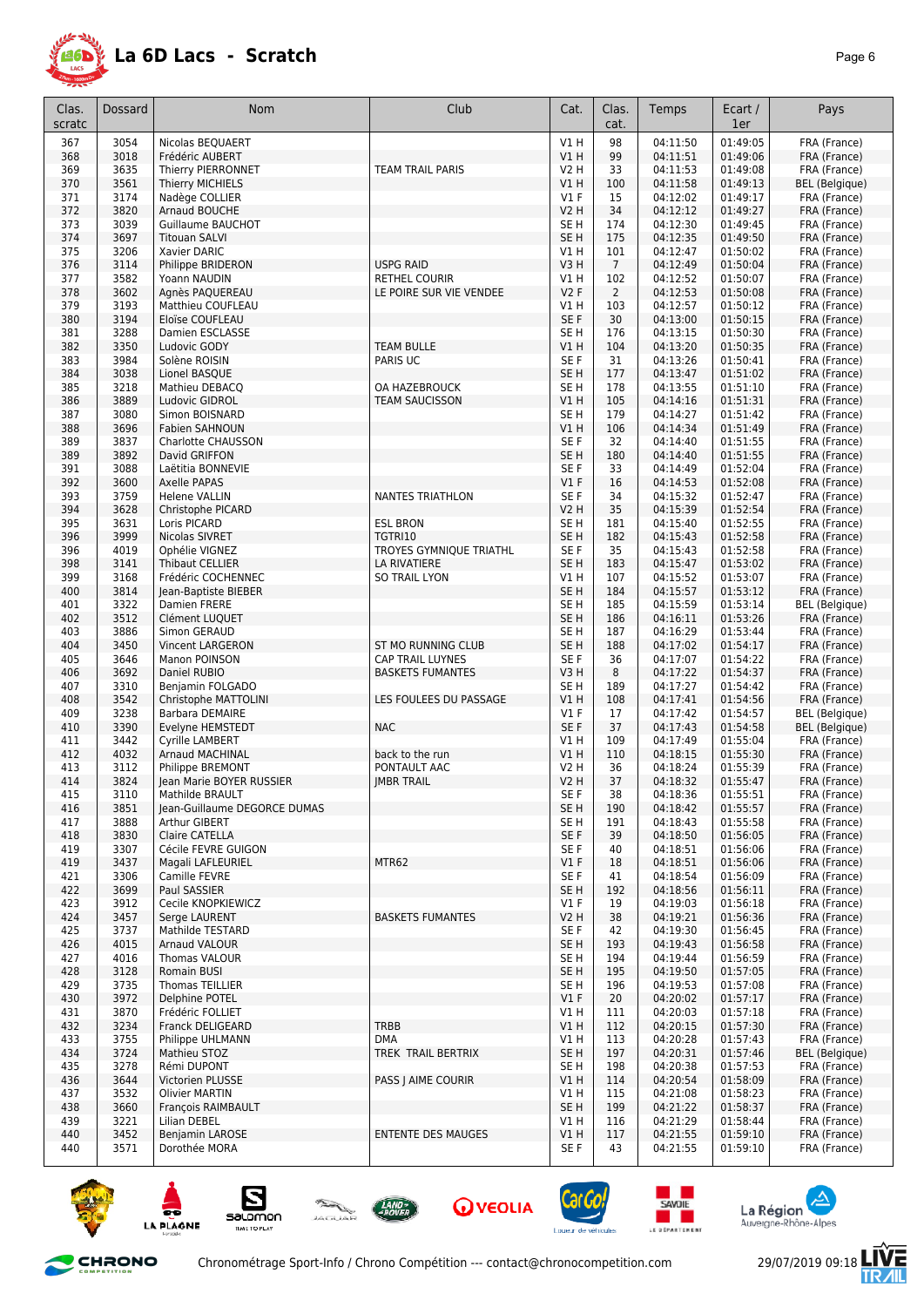

| Clas.<br>scratc | <b>Dossard</b> | Nom                                      | Club                                            | Cat.                      | Clas.<br>cat.        | Temps                | Ecart /<br>1er       | Pays                                  |
|-----------------|----------------|------------------------------------------|-------------------------------------------------|---------------------------|----------------------|----------------------|----------------------|---------------------------------------|
| 442             | 3744           | Aurélie TIRCOT                           |                                                 | SE <sub>F</sub>           | 44                   | 04:22:01             | 01:59:16             | FRA (France)                          |
| 443             | 4031           | Solène JULLIEN                           |                                                 | SE F                      | 45                   | 04:22:07             | 01:59:22             | FRA (France)                          |
| 444             | 3873           | Marc FRASSI                              |                                                 | V2 H                      | 39                   | 04:22:23             | 01:59:38             | FRA (France)                          |
| 444             | 3689           | Amélie ROUFFLE                           | <b>XTREM CHALLENGES SENLIS</b>                  | SE F                      | 46                   | 04:22:23             | 01:59:38             | FRA (France)                          |
| 446             | 3620           | Mathilde PETIT                           |                                                 | SE F                      | 47                   | 04:22:49             | 02:00:04             | FRA (France)                          |
| 447             | 3816           | Thibaut BONHOMME                         |                                                 | ES H                      | $\overline{7}$       | 04:22:52             | 02:00:07             | FRA (France)                          |
| 448             | 3376           | Maël GUILLEMET                           |                                                 | SE <sub>H</sub>           | 200                  | 04:22:56             | 02:00:11             | FRA (France)                          |
| 449             | 3071           | <b>Estelle BIDAULT</b>                   |                                                 | $VI$ F                    | 21                   | 04:22:58             | 02:00:13             | FRA (France)                          |
| 450             | 3323           | <b>Roland FRESSE</b>                     |                                                 | <b>V4 H</b>               | 1                    | 04:23:01             | 02:00:16             | FRA (France)                          |
| 451<br>452      | 3748<br>3077   | Benjamin TOURNAND<br>Manon BLAREL        |                                                 | SE <sub>H</sub><br>SE F   | 201<br>48            | 04:23:14<br>04:23:21 | 02:00:29<br>02:00:36 | FRA (France)<br>FRA (France)          |
| 453             | 3939           | Christophe MALATRAY                      |                                                 | V1 H                      | 118                  | 04:23:41             | 02:00:56             | FRA (France)                          |
| 454             | 3750           | Pascal TOUZOT                            |                                                 | V2 H                      | 40                   | 04:23:54             | 02:01:09             | FRA (France)                          |
| 455             | 3773           | Julien VICTOR                            |                                                 | SE <sub>H</sub>           | 202                  | 04:23:56             | 02:01:11             | FRA (France)                          |
| 456             | 3374           | Geoffrey GUEVILLE                        |                                                 | SE H                      | 203                  | 04:23:59             | 02:01:14             | FRA (France)                          |
| 457             | 3359           | <b>Emilie GRAIL</b>                      | TRAIL ENTRE ELLES                               | SE F                      | 49                   | 04:24:04             | 02:01:19             | FRA (France)                          |
| 458             | 3515           | Lara MACQUET                             |                                                 | SE F                      | 50                   | 04:24:15             | 02:01:30             | FRA (France)                          |
| 459             | 3713           | Pierre SIMONNEAUX                        |                                                 | SE <sub>H</sub>           | 204                  | 04:24:17             | 02:01:32             | FRA (France)                          |
| 460             | 3848           | Caroline CROUIN                          | <b>SPORT CONSULTING</b>                         | SE <sub>F</sub>           | 51                   | 04:24:19             | 02:01:34             | FRA (France)                          |
| 461<br>462      | 3499<br>3061   | <b>Christine LINIGER</b><br>Thomas BEROD | AMICOURSE TRISALEVE                             | $VI$ F<br>SE <sub>H</sub> | 22<br>205            | 04:24:27<br>04:24:33 | 02:01:42<br>02:01:48 | FRA (France)<br>FRA (France)          |
| 463             | 3037           | <b>Franck BARSANTI</b>                   |                                                 | <b>V2 H</b>               | 41                   | 04:24:35             | 02:01:50             | FRA (France)                          |
| 464             | 3855           | Federica DI BIAGIO                       |                                                 | SE <sub>F</sub>           | 52                   | 04:24:36             | 02:01:51             | FRA (France)                          |
| 465             | 3377           | Antoine GUILLOU                          |                                                 | SE <sub>H</sub>           | 206                  | 04:24:47             | 02:02:02             | FRA (France)                          |
| 465             | 3506           | Anne Lise LOUIS                          |                                                 | SE <sub>F</sub>           | 53                   | 04:24:47             | 02:02:02             | FRA (France)                          |
| 467             | 3785           | Sébastien VOSSIER                        |                                                 | V1 H                      | 119                  | 04:24:48             | 02:02:03             | FRA (France)                          |
| 468             | 3730           | Sarah TACHON                             | <b>XTREM CHALLENGES</b>                         | SE F                      | 54                   | 04:25:01             | 02:02:16             | FRA (France)                          |
| 469             | 3825           | Philippine BROUSSE                       |                                                 | SE F                      | 55                   | 04:25:41             | 02:02:56             | FRA (France)                          |
| 470             | 3145           | Julien CHAMBAUD                          | COURSAPUZ                                       | SE H                      | 207                  | 04:25:50             | 02:03:05             | FRA (France)                          |
| 470<br>472      | 3609<br>3144   | <b>Guillaume PERIER</b>                  | COURSAPUZ<br>COURSAPUZ                          | V1 H<br>V1 H              | 120<br>121           | 04:25:50<br>04:25:51 | 02:03:05<br>02:03:06 | FRA (France)                          |
| 473             | 3572           | Stéphane CHALOPIN<br>Murielle MORAT      | ATHLE55                                         | $VI$ F                    | 23                   | 04:26:40             | 02:03:55             | FRA (France)<br>FRA (France)          |
| 474             | 3591           | Elyas NYAZI                              |                                                 | SE <sub>H</sub>           | 208                  | 04:26:44             | 02:03:59             | FRA (France)                          |
| 475             | 3574           | Cloé MORILLON                            | EA SAINT CHAMOND                                | SE F                      | 56                   | 04:26:46             | 02:04:01             | FRA (France)                          |
| 476             | 3171           | Sébastien COINTE                         | <b>AON 58</b>                                   | V1 H                      | 122                  | 04:26:48             | 02:04:03             | FRA (France)                          |
| 477             | 3109           | Florian BRACONNIER                       | <b>REMES X ENDURANCE</b>                        | SE <sub>H</sub>           | 209                  | 04:26:56             | 02:04:11             | FRA (France)                          |
| 478             | 3176           | Audrey COLLOMB                           |                                                 | SE F                      | 57                   | 04:26:59             | 02:04:14             | FRA (France)                          |
| 479             | 3053           | Pascal BENOTTI                           | <b>LRDC</b>                                     | V2 H                      | 42                   | 04:27:18             | 02:04:33             | FRA (France)                          |
| 480             | 3111           | Jérôme BREHELIN                          | PLAINTEL AVENTURE                               | V1 H                      | 123                  | 04:27:24             | 02:04:39             | FRA (France)                          |
| 481<br>482      | 3672<br>3078   | Julien REVERCHON<br>Candice BOBOK        | AS AGNETZ ATHLETISME                            | SE H<br>SE F              | 210<br>58            | 04:27:28<br>04:28:06 | 02:04:43<br>02:05:21 | FRA (France)<br>FRA (France)          |
| 483             | 3763           | <b>Cyrielle VANNIER</b>                  |                                                 | SE F                      | 59                   | 04:28:11             | 02:05:26             | FRA (France)                          |
| 484             | 3747           | Céline TOUCHE                            |                                                 | SE <sub>F</sub>           | 60                   | 04:28:25             | 02:05:40             | FRA (France)                          |
| 485             | 3464           | Bruno LE GRAND                           | RAID FINISTERE SUD                              | V1 H                      | 124                  | 04:28:26             | 02:05:41             | FRA (France)                          |
| 486             | 3603           | Marine PARDON                            | <b>DOUZALEUR</b>                                | SE F                      | 61                   | 04:28:40             | 02:05:55             | FRA (France)                          |
| 487             | 3732           | <b>Cecile TAILLEUR</b>                   |                                                 | $VI$ F                    | 24                   | 04:28:52             | 02:06:07             | FRA (France)                          |
| 488             | 3242           | Mickaël DERDLIAN                         | AS AGNETZ ATHLETISME                            | SE <sub>H</sub>           | 211                  | 04:28:56             | 02:06:11             | FRA (France)                          |
| 489             | 3448           | Fanny LAPORTE                            |                                                 | SE F                      | 62                   | 04:28:58             | 02:06:13             | FRA (France)                          |
| 490<br>491      | 3469<br>3793   | Josépha LEBLANC<br>Aissa YACOUBI         | <b>RIM</b>                                      | SE F<br>V1 H              | 63<br>125            | 04:29:02<br>04:29:08 | 02:06:17<br>02:06:23 | FRA (France)<br>FRA (France)          |
| 492             | 3231           | lérôme DELBECOUE                         |                                                 | VIH                       | 126                  | 04:29:18             | 02:06:33             | FRA (France)                          |
| 493             | 3740           | Rémi THIFINAU                            | <b>MARTHOD SPORT</b>                            | SE H                      | 212                  | 04:30:09             | 02:07:24             | FRA (France)                          |
| 494             | 3132           | Yannick CANO                             |                                                 | V1 H                      | 127                  | 04:30:13             | 02:07:28             | FRA (France)                          |
| 495             | 3133           | Didier CANO                              |                                                 | V1H                       | 128                  | 04:30:14             | 02:07:29             | FRA (France)                          |
| 496             | 3389           | lean Marc HEME                           | <b>XTREM CHALLENGES SENLIS</b>                  | V3H                       | 9                    | 04:30:15             | 02:07:30             | FRA (France)                          |
| 497             | 3857           | Nathalie DOLARD                          | LES COUREURS DU GLEZY                           | $VI$ F                    | 25                   | 04:30:28             | 02:07:43             | FRA (France)                          |
| 498             | 3105           | Yannick BOURHY                           |                                                 | SE <sub>H</sub>           | 213                  | 04:30:45             | 02:08:00             | FRA (France)                          |
| 499             | 3678           | Alexandre RIFF                           | ATHLETISME PROMOTION YV<br><b>ESL ASUL BRON</b> | SE H                      | 214                  | 04:30:52             | 02:08:07             | FRA (France)                          |
| 500<br>500      | 3639<br>3645   | Françoise PIPET<br>Nathalie POCHON       | <b>ESF 77</b>                                   | V3F<br>SE F               | $\overline{2}$<br>64 | 04:31:43<br>04:31:43 | 02:08:58<br>02:08:58 | FRA (France)<br>FRA (France)          |
| 502             | 3175           | Maxime COLLINA                           |                                                 | SE <sub>H</sub>           | 215                  | 04:32:02             | 02:09:17             | FRA (France)                          |
| 503             | 3301           | <b>Hoel FERRAND</b>                      |                                                 | SE H                      | 216                  | 04:32:05             | 02:09:20             | FRA (France)                          |
| 504             | 3624           | Martine PETTINI                          | LES COUSINS                                     | V2F                       | 3                    | 04:32:17             | 02:09:32             | FRA (France)                          |
| 505             | 3901           | <b>Constant HERNOUT</b>                  |                                                 | ES H                      | 8                    | 04:32:22             | 02:09:37             | FRA (France)                          |
| 506             | 3779           | Patrick VINCENT                          | <b>COURIR EN GARRIGUE</b>                       | V1 H                      | 129                  | 04:32:34             | 02:09:49             | FRA (France)                          |
| 507             | 3710           | Ludovic SERRET                           |                                                 | V1H                       | 130                  | 04:32:35             | 02:09:50             | FRA (France)                          |
| 508             | 3586           | Eric NICOLET                             | <b>ASPTT BLOIS</b>                              | V2 H                      | 43                   | 04:32:48             | 02:10:03             | FRA (France)                          |
| 509             | 3123           | Gilles BROWANG                           | <b>ASSO SIDEL</b>                               | V1H                       | 131                  | 04:33:00             | 02:10:15             | FRA (France)                          |
| 510<br>511      | 3480<br>3372   | Guillaume LEGROS<br><b>Benoit GRUSON</b> | SEMEUBLER                                       | SE <sub>H</sub><br>SE H   | 217<br>218           | 04:33:09<br>04:33:48 | 02:10:24<br>02:11:03 | FRA (France)<br><b>BEL</b> (Belgique) |
| 512             | 3415           | Christophe JOONNEKINDT                   |                                                 | V1 H                      | 132                  | 04:33:49             | 02:11:04             | FRA (France)                          |
| 513             | 3908           | Thibault KARAKANIAN                      |                                                 | ES <sub>H</sub>           | 9                    | 04:33:55             | 02:11:10             | FRA (France)                          |
| 514             | 3294           | Solène EVAIN                             | <b>TEAM IFTL</b>                                | SE F                      | 65                   | 04:33:58             | 02:11:13             | FRA (France)                          |
| 515             | 3115           | <b>Annabel BRIDERON</b>                  | <b>USPG RAID</b>                                | SE F                      | 66                   | 04:34:10             | 02:11:25             | FRA (France)                          |
| 516             | 3107           | Isabelle BOUVIER                         | US METRO TRANSPORT                              | SE F                      | 67                   | 04:34:16             | 02:11:31             | FRA (France)                          |















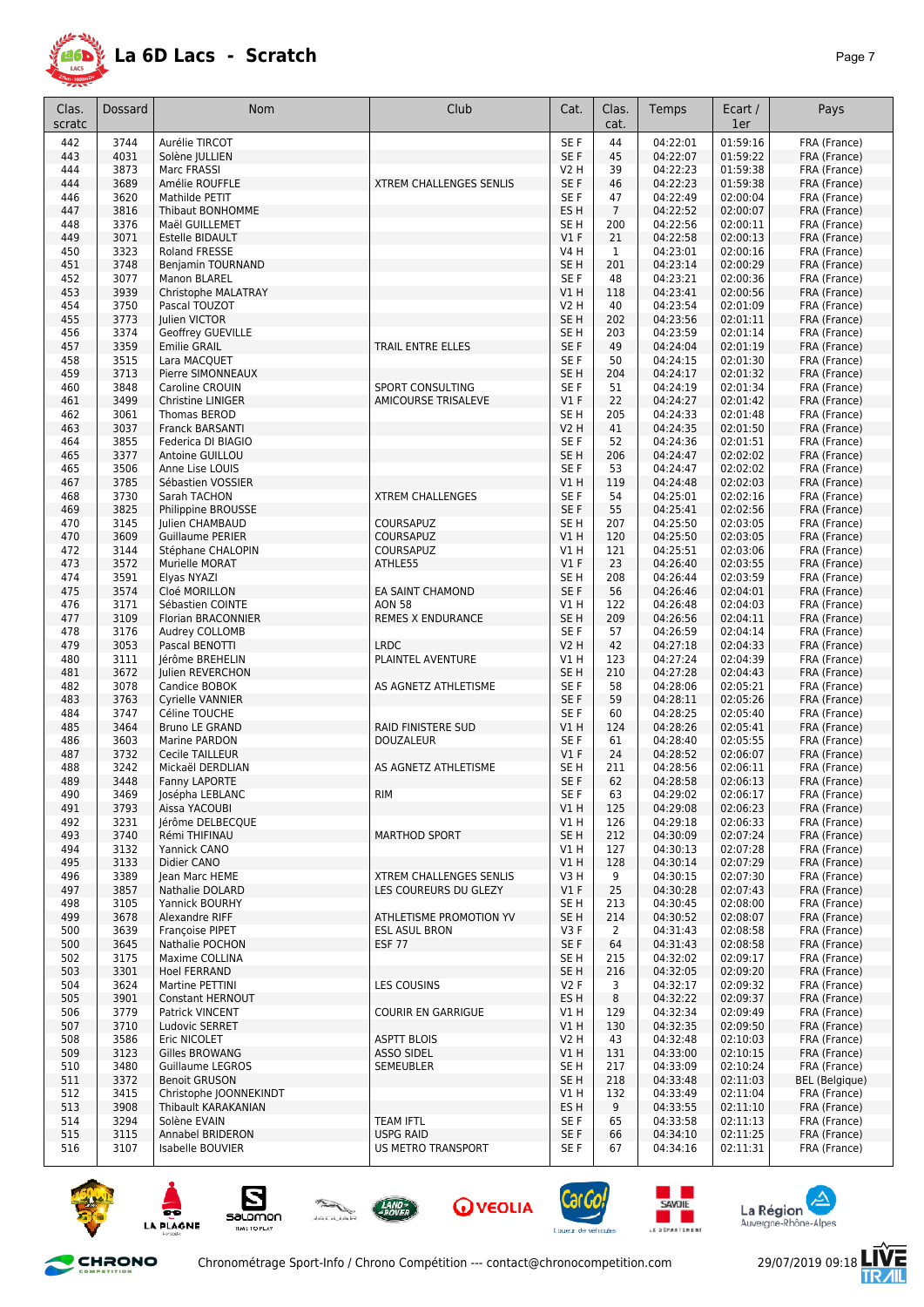

| Clas.      | <b>Dossard</b> | Nom                                     | Club                      | Cat.                    | Clas.      | Temps                | Ecart /              | Pays                         |
|------------|----------------|-----------------------------------------|---------------------------|-------------------------|------------|----------------------|----------------------|------------------------------|
| scratc     |                |                                         |                           |                         | cat.       |                      | 1er                  |                              |
| 516        | 3560           | Lucie MICHEL                            | US METRO TRANSPORTS       | SE <sub>F</sub>         | 67         | 04:34:16             | 02:11:31             | FRA (France)                 |
| 518        | 3183           | Catherine CORFA                         |                           | V2F                     | 4          | 04:34:42             | 02:11:57             | FRA (France)                 |
| 519        | 3327           | Roger GAIDE                             | VEO2000 LA PLAGNE         | <b>V4 H</b>             | 2          | 04:35:05             | 02:12:20             | FRA (France)                 |
| 520        | 3292           | Sandrine ESPOSITO                       | FOISSIAT BRESSE RUNNING   | V1F                     | 26         | 04:35:16             | 02:12:31             | FRA (France)                 |
| 521        | 3343           | Olivier GEORGES                         |                           | V1 H                    | 133        | 04:35:18             | 02:12:33             | FRA (France)                 |
| 522        | 3181           | Claudia COOMES                          |                           | V1F                     | 27         | 04:35:21             | 02:12:36             | SUI (Suisse)                 |
| 523<br>523 | 3082<br>3742   | Julien BON<br>Victor THOVISTE           |                           | SE H<br>SE <sub>H</sub> | 219<br>219 | 04:35:35<br>04:35:35 | 02:12:50<br>02:12:50 | FRA (France)<br>FRA (France) |
| 525        | 3255           | Marie DIERCKX                           |                           | SE F                    | 69         | 04:35:50             | 02:13:05             | <b>BEL</b> (Belgique)        |
| 526        | 3244           | Yann DESAILLY                           | PLAUZAT SPORT NATURE      | SE H                    | 221        | 04:35:53             | 02:13:08             | FRA (France)                 |
| 527        | 3446           | Giovanni LANGE                          |                           | V1 H                    | 134        | 04:36:08             | 02:13:23             | FRA (France)                 |
| 528        | 3085           | Catherine BONNEMENT                     | JC ST HILAIRE DE RIEZ     | <b>V2F</b>              | 5          | 04:37:12             | 02:14:27             | FRA (France)                 |
| 529        | 3960           | Eric NEVEU                              |                           | V2 H                    | 44         | 04:37:38             | 02:14:53             | FRA (France)                 |
| 530        | 3177           | Thibault COLOMB                         |                           | SE <sub>H</sub>         | 222        | 04:37:51             | 02:15:06             | FRA (France)                 |
| 531        | 3564           | Sabine MIGUEL                           | <b>COEUR DE RUNNEUSES</b> | $VI$ F                  | 28         | 04:37:52             | 02:15:07             | FRA (France)                 |
| 532        | 3833           | Kevin CHANAS                            | ASL SAINT PRIEST 07       | SE <sub>H</sub>         | 223        | 04:38:17             | 02:15:32             | FRA (France)                 |
| 533        | 3146           | Sarah CHAMIGNON                         | AMITIES ET NATURE         | $VI$ F                  | 29         | 04:38:40             | 02:15:55             | FRA (France)                 |
| 533<br>533 | 3214<br>3426   | Nicolas DE LEPINAY<br>Damien KIBELERT   |                           | SE <sub>H</sub><br>V1 H | 224<br>135 | 04:38:40<br>04:38:40 | 02:15:55<br>02:15:55 | FRA (France)<br>FRA (France) |
| 536        | 3651           | Jérôme PORCHER                          |                           | V1 H                    | 136        | 04:38:56             | 02:16:11             | FRA (France)                 |
| 537        | 3414           | Jean Marc JOLY                          |                           | V2 H                    | 45         | 04:39:02             | 02:16:17             | FRA (France)                 |
| 538        | 3182           | David COOMES                            |                           | V1 H                    | 137        | 04:39:04             | 02:16:19             | FRA (France)                 |
| 539        | 3404           | Noemie IAMOND                           |                           | SE F                    | 70         | 04:39:16             | 02:16:31             | FRA (France)                 |
| 540        | 3516           | André MACTELLINCK                       |                           | V2 H                    | 46         | 04:39:20             | 02:16:35             | BEL (Belgique)               |
| 541        | 3739           | Julia THIERRY                           |                           | SE F                    | 71         | 04:39:37             | 02:16:52             | FRA (France)                 |
| 542        | 3073           | Charlène BLANC                          |                           | SE F                    | 72         | 04:39:57             | 02:17:12             | FRA (France)                 |
| 542        | 3528           | Stéphanie MARION                        |                           | $VI$ F                  | 30         | 04:39:57             | 02:17:12             | FRA (France)                 |
| 544        | 3252           | Pascal DESTRAIS                         | <b>BIO TRAIL</b>          | V1 H                    | 138        | 04:40:02             | 02:17:17             | <b>BEL</b> (Belgique)        |
| 545        | 3281           | Cyril DUSSAUTOIS                        |                           | SE H                    | 225        | 04:40:11             | 02:17:26             | FRA (France)                 |
| 545<br>547 | 3432<br>3993   | Thierry KRETZ<br>Philippe SAUVRETIN     | TEAM RUNNERS 07           | V3H<br>V1 H             | 10<br>139  | 04:40:11<br>04:40:20 | 02:17:26<br>02:17:35 | FRA (France)<br>FRA (France) |
| 548        | 3491           | Nathalie LEROUX DESCHAMPS               |                           | V1F                     | 31         | 04:40:22             | 02:17:37             | FRA (France)                 |
| 549        | 3576           | <b>Bruno MORLON</b>                     |                           | V2 H                    | 47         | 04:40:55             | 02:18:10             | FRA (France)                 |
| 550        | 3808           | Jean-Luc BACHELART                      | US METRO TRANSPORT        | SE <sub>H</sub>         | 226        | 04:40:59             | 02:18:14             | FRA (France)                 |
| 551        | 3632           | Valentin PICARD                         |                           | SE H                    | 227        | 04:41:01             | 02:18:16             | FRA (France)                 |
| 552        | 3394           | Florent HERNANDEZ                       |                           | SE <sub>H</sub>         | 228        | 04:41:17             | 02:18:32             | FRA (France)                 |
| 553        | 3089           | Léonie BORNE                            |                           | SE F                    | 73         | 04:41:26             | 02:18:41             | FRA (France)                 |
| 554        | 3983           | Guillaume ROGES                         | <b>DRINK TEAM</b>         | SE H                    | 229        | 04:41:37             | 02:18:52             | FRA (France)                 |
| 555        | 3275           | Christophe DUNAND                       |                           | V2 H                    | 48         | 04:41:44             | 02:18:59             | FRA (France)                 |
| 556        | 3783           | Anthony VOLDOIRE                        |                           | SE <sub>H</sub>         | 230        | 04:42:10             | 02:19:25             | FRA (France)                 |
| 557<br>558 | 3180<br>3086   | Pierre Henri COMBREAS<br>Anthony BONNET |                           | SE H<br>V1 H            | 231<br>140 | 04:42:13<br>04:42:25 | 02:19:28<br>02:19:40 | FRA (France)<br>FRA (France) |
| 559        | 3351           | Stéphanie GONCALVES                     |                           | SE F                    | 74         | 04:42:26             | 02:19:41             | FRA (France)                 |
| 560        | 3746           | Serge TORELLI                           | <b>COS SODERN</b>         | V2 H                    | 49         | 04:42:30             | 02:19:45             | FRA (France)                 |
| 561        | 3685           | Corinne ROCO                            |                           | $VI$ F                  | 32         | 04:42:42             | 02:19:57             | FRA (France)                 |
| 562        | 3930           | <b>Francois LEPORTIER</b>               |                           | SE <sub>H</sub>         | 232        | 04:42:46             | 02:20:01             | FRA (France)                 |
| 563        | 3864           | Marc DUSSUCHAL                          |                           | V2 H                    | 50         | 04:42:48             | 02:20:03             | FRA (France)                 |
| 563        | 3577           | Jean Marc MORSCHEL                      | <b>BAC</b>                | V2 H                    | 50         | 04:42:48             | 02:20:03             | FRA (France)                 |
| 565        | 3186           | Marine COSTAZ                           | VEO2000 LA PLAGNE         | SE F                    | 75         | 04:42:54             | 02:20:09             | FRA (France)                 |
| 566        | 3380           | Thibault HALLEUR                        |                           | V1 H                    | 141        | 04:43:21             | 02:20:36             | FRA (France)                 |
| 567<br>568 | 3581<br>3553   | Vivien NALENNE<br>Lisa MERCIER          |                           | SE H<br>ES <sub>F</sub> | 233<br>8   | 04:43:42<br>04:43:49 | 02:20:57<br>02:21:04 | FRA (France)<br>FRA (France) |
| 569        | 3545           | Luc MAUGOUST                            | LES FOULEES DU PAS'SAGE   | V1 H                    | 142        | 04:43:51             | 02:21:06             | FRA (France)                 |
| 570        | 3269           | Olivier DUBREUIL                        |                           | V2 H                    | 52         | 04:43:58             | 02:21:13             | FRA (France)                 |
| 571        | 3357           | Stéphane GOUIN                          | <b>OCCBA</b>              | V1 H                    | 143        | 04:43:59             | 02:21:14             | FRA (France)                 |
| 572        | 3277           | Agathe DUPONT                           |                           | SE F                    | 76         | 04:44:01             | 02:21:16             | FRA (France)                 |
| 573        | 3074           | Christophe BLANCHARD                    | <b>ESSAR'TRACE</b>        | V1 H                    | 144        | 04:44:16             | 02:21:31             | FRA (France)                 |
| 574        | 3075           | Lynda BLANCHARD                         | <b>ESSAR'TRACE</b>        | $VI$ F                  | 33         | 04:44:17             | 02:21:32             | FRA (France)                 |
| 575        | 3461           | Sylvie LE BERRE                         |                           | V2F                     | 6          | 04:44:25             | 02:21:40             | FRA (France)                 |
| 575        | 3524           | Dorothée MANDON                         |                           | SE F                    | 77         | 04:44:25             | 02:21:40             | FRA (France)                 |
| 577        | 3049           | Géraldine BELLEAU                       |                           | SE F                    | 78         | 04:44:30             | 02:21:45             | FRA (France)                 |
| 578<br>579 | 3240           | Jérôme DEPARDIEU                        |                           | V1 H                    | 145<br>34  | 04:44:49<br>04:45:19 | 02:22:04<br>02:22:34 | FRA (France)                 |
| 580        | 3361<br>3975   | Nathalie GRAND<br>Christelle PRUDOME    | VEO2000 LA PLAGNE         | V1 F<br>$VI$ F          | 35         | 04:45:34             | 02:22:49             | FRA (France)<br>FRA (France) |
| 581        | 3164           | <b>Benoit CIARDI</b>                    |                           | V1 H                    | 146        | 04:45:35             | 02:22:50             | FRA (France)                 |
| 582        | 3209           | Delphine DAVANZO                        |                           | SE F                    | 79         | 04:45:37             | 02:22:52             | FRA (France)                 |
| 583        | 3014           | Sarah ARICH                             |                           | SE F                    | 80         | 04:45:47             | 02:23:02             | FRA (France)                 |
| 584        | 3483           | Virginie LELOUP                         |                           | $VI$ F                  | 36         | 04:46:00             | 02:23:15             | BEL (Belgique)               |
| 585        | 3283           | Matthieu ECOFFET                        |                           | SE H                    | 234        | 04:46:23             | 02:23:38             | FRA (France)                 |
| 586        | 4026           | Patrick GHIGO                           |                           | V2 H                    | 53         | 04:46:41             | 02:23:56             | FRA (France)                 |
| 587        | 3887           | Solène GERPHAGNON                       |                           | SE F                    | 81         | 04:46:43             | 02:23:58             | FRA (France)                 |
| 587        | 3717           | Adeline SOK                             |                           | SE F                    | 81         | 04:46:43             | 02:23:58             | FRA (France)                 |
| 589<br>590 | 3812<br>3430   | Laurent BERGE<br>Jérémy KOMOLKA         |                           | V1 H<br>SE H            | 147<br>235 | 04:46:49<br>04:47:01 | 02:24:04<br>02:24:16 | FRA (France)<br>FRA (France) |
| 591        | 3487           | Samantha LEPAGE                         |                           | SE F                    | 83         | 04:47:02             | 02:24:17             | FRA (France)                 |
|            |                |                                         |                           |                         |            |                      |                      |                              |











and the second





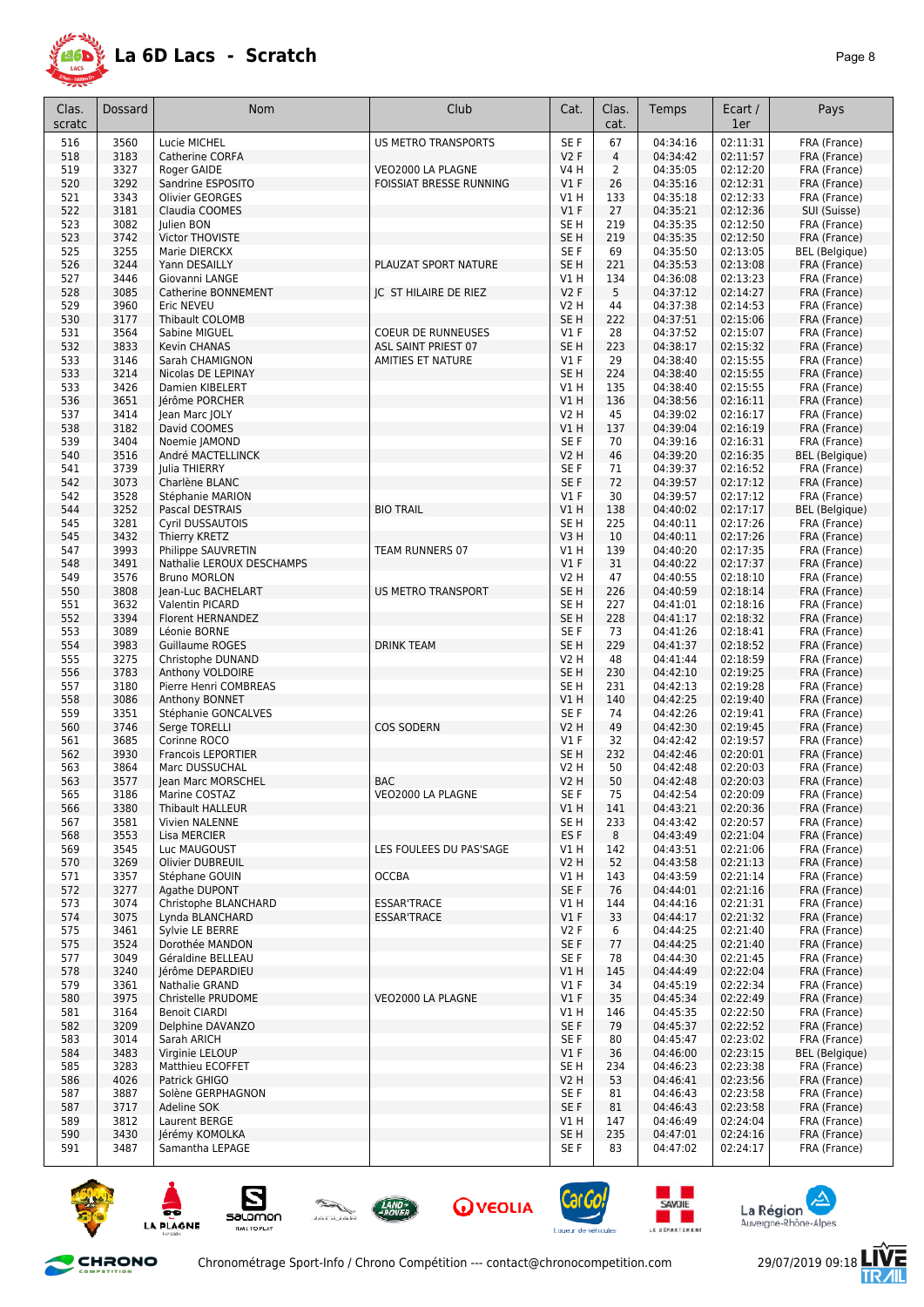

| Clas.<br>scratc | Dossard      | <b>Nom</b>                                 | Club                                               | Cat.            | Clas.<br>cat. | Temps                | Ecart /<br>1er       | Pays                         |
|-----------------|--------------|--------------------------------------------|----------------------------------------------------|-----------------|---------------|----------------------|----------------------|------------------------------|
| 592             | 3640         | Hervé PIRON                                |                                                    | <b>V2 H</b>     | 54            | 04:47:34             | 02:24:49             | FRA (France)                 |
| 593             | 3062         | Christian BERTHELOT                        | A.S.PT.T BLOIS.                                    | V2 H            | 55            | 04:48:01             | 02:25:16             | FRA (France)                 |
| 594             | 3486         | Carmen LEONG                               |                                                    | V2F             | 7             | 04:49:33             | 02:26:48             | MAS (Malaisie)               |
| 595             | 3655         | Benjamin PRIME                             |                                                    | SE H            | 236           | 04:49:55             | 02:27:10             | FRA (France)                 |
| 596             | 3232         | lustine DELEAGE                            |                                                    | SE F            | 84            | 04:50:08             | 02:27:23             | FRA (France)                 |
| 597             | 3519         | Cécile MAIRET                              | <b>COURIR ENSEMBLE A BALAN</b>                     | SE F            | 85            | 04:50:13             | 02:27:28             | FRA (France)                 |
| 598             | 3411         | Yannick JESTIN                             |                                                    | V1 H            | 148           | 04:50:28             | 02:27:43             | FRA (France)                 |
| 599             | 3981         | Patrice RIEU                               | <b>BASKETS FUMANTES</b>                            | V2 H            | 56            | 04:50:39             | 02:27:54             | FRA (France)                 |
| 600             | 3433         | Stéphan KWAN FAN                           | ADIDAS RUNNERS PARIS                               | V1 H            | 149           | 04:50:43             | 02:27:58             | FRA (France)                 |
| 601             | 3522         | Marie MANDARON                             |                                                    | V1F             | 37            | 04:51:05             | 02:28:20             | FRA (France)                 |
| 601             | 3523         | Pascal MANDARON                            |                                                    | V1 H            | 150           | 04:51:05             | 02:28:20             | FRA (France)                 |
| 603             | 3392         | Véronique HERAUT                           |                                                    | V2F             | 8             | 04:51:14             | 02:28:29             | <b>BEL</b> (Belgique)        |
| 603             | 3513         | <b>Christian MACE</b>                      | <b>COS SODERN</b>                                  | V3 H            | 11            | 04:51:14             | 02:28:29             | FRA (France)                 |
| 605             | 3008         | Mathieu ALRIC                              |                                                    | V1 H            | 151           | 04:51:29             | 02:28:44             | FRA (France)                 |
| 606             | 3297         | <b>Franck FAUBERT</b>                      |                                                    | V1 H            | 152           | 04:51:38             | 02:28:53             | FRA (France)                 |
| 607             | 3957         | Isabelle MUSINU                            | VEO2000 LA PLAGNE                                  | SE F            | 86            | 04:51:41             | 02:28:56             | FRA (France)                 |
| 608             | 3514         | Patrick MACQUET                            | BERCK ATHLETISME COTE D                            | V3 H            | 12            | 04:51:46             | 02:29:01             | FRA (France)                 |
| 609             | 3811         | <b>Marion BELLIN</b>                       |                                                    | SE <sub>F</sub> | 87            | 04:52:08             | 02:29:23             | FRA (France)                 |
| 610             | 3790         | David WEBER                                |                                                    | SE H            | 237           | 04:52:17             | 02:29:32             | FRA (France)                 |
| 611             | 3738         | Aline TETART                               |                                                    | SE <sub>F</sub> | 88            | 04:52:22             | 02:29:37             | FRA (France)                 |
| 612             | 3002         | Julie ADAM                                 |                                                    | SE F            | 89            | 04:52:30             | 02:29:45             | FRA (France)                 |
| 613             | 3142         | Damien CENDRA                              |                                                    | SE H            | 238           | 04:52:35             | 02:29:50             | FRA (France)                 |
| 614             | 3619         | Andy PETIT                                 |                                                    | SE H            | 239           | 04:52:36             | 02:29:51             | FRA (France)                 |
| 615             | 3007         | Cécile ALGA                                | <b>ASUL BRON</b>                                   | <b>V2F</b>      | 9             | 04:52:40             | 02:29:55             | FRA (France)                 |
| 616             | 3405         | Florence JANNIER                           | <b>ASUL BRON</b>                                   | V2F             | 10            | 04:52:45             | 02:30:00             | FRA (France)                 |
| 617             | 3459         | Séverine LAURENT                           | FOISSIAT BRESSE RUNNING                            | $VI$ F          | 38            | 04:52:52             | 02:30:07             | FRA (France)                 |
| 618             | 3458         | Lionel LAURENT                             | FOISSIAT BRESSE RUNNING                            | V1 H            | 153           | 04:52:53             | 02:30:08             | FRA (France)                 |
| 619             | 3934         | lean-Marc LINIGER                          | AMICOURSE                                          | V2 H            | 57            | 04:52:58             | 02:30:13             | FRA (France)                 |
| 620             | 3986         | Andrea ROUQUETTE                           |                                                    | SE F            | 90            | 04:53:18             | 02:30:33             | FRA (France)                 |
| 621             | 3604         | Audrey PARISOT                             |                                                    | SE F            | 91            | 04:53:23             | 02:30:38             | FRA (France)                 |
| 622             | 4022         | Alain ZEBLITA                              |                                                    | V3 H            | 13            | 04:53:50             | 02:31:05             | FRA (France)                 |
| 623             | 3682         | Julien ROBINET                             |                                                    | V1 H            | 154           | 04:53:53             | 02:31:08             | FRA (France)                 |
| 623             | 4021         | <b>Charles Antoine ZEBLITA</b>             | FFTRI LIC. INDIVIDUELLE                            | SE H            | 240           | 04:53:53             | 02:31:08             | FRA (France)                 |
| 625             | 3723         | Julia STOLL                                |                                                    | V1F             | 39            | 04:53:55             | 02:31:10             | FRA (France)                 |
| 626             | 4012         | Adrien TOSCA                               |                                                    | ES H            | 10            | 04:54:03             | 02:31:18             | FRA (France)                 |
| 627             | 3845         | Sylvie CORVAISIER                          | <b>RMA PARIS</b>                                   | <b>V2F</b>      | 11            | 04:54:09             | 02:31:24<br>02:31:50 | FRA (France)                 |
| 628<br>629      | 3094<br>3151 | <b>Blandine BOUCLIER</b><br>Pierre CHARNAY | LES BELETTES -- 42510                              | SE F<br>V4 H    | 92<br>3       | 04:54:35<br>04:54:48 | 02:32:03             | FRA (France)                 |
| 630             | 3787         | Grégoire WAMBERGUE                         |                                                    | V2 H            | 58            | 04:55:08             | 02:32:23             | FRA (France)<br>FRA (France) |
| 631             | 3400         | Jean Marc HUBERLAND                        |                                                    | V1 H            | 155           | 04:55:12             | 02:32:27             | <b>BEL</b> (Belgique)        |
| 632             | 3204         | <b>Gilbert DANTZER</b>                     | AJT                                                | V3 H            | 14            | 04:55:15             | 02:32:30             | FRA (France)                 |
| 633             | 3187         | Lionel COTE                                |                                                    | V2 H            | 59            | 04:55:21             | 02:32:36             | FRA (France)                 |
| 634             | 3222         | Amelie DEBEUF                              |                                                    | SE F            | 93            | 04:55:22             | 02:32:37             | FRA (France)                 |
| 634             | 3764         | Alexandra VANO                             |                                                    | SE <sub>F</sub> | 93            | 04:55:22             | 02:32:37             | FRA (France)                 |
| 636             | 3504         | Bryan LONGO                                |                                                    | SE H            | 241           | 04:55:24             | 02:32:39             | FRA (France)                 |
| 637             | 3022         | Alexia AUDRAIN                             |                                                    | SE <sub>F</sub> | 95            | 04:55:46             | 02:33:01             | FRA (France)                 |
| 637             | 3103         | Pierre BOURGOIN                            |                                                    | SE H            | 242           | 04:55:46             | 02:33:01             | FRA (France)                 |
| 639             | 3035         | Christophe BARROIS                         |                                                    | V2 H            | 60            | 04:56:20             | 02:33:35             | FRA (France)                 |
| 639             | 3050         | Delphine BELLOC                            |                                                    | V2 F            | 12            | 04:56:20             | 02:33:35             | FRA (France)                 |
| 639             | 3121         | Murielle BROUSSE                           |                                                    | V2F             | 12            | 04:56:20             | 02:33:35             | FRA (France)                 |
| 642             | 3003         | Fabien AIGOUI                              |                                                    | V2H             | 61            | 04:56:44             | 02:33:59             | FRA (France)                 |
| 643             | 3497         | Christine LIEVYNS                          | <b>ESM BELGIOUE</b>                                | V2F             | 14            | 04:56:57             | 02:34:12             | <b>BEL</b> (Belgique)        |
| 643             | 4017         | <b>Brigitte VANDEVELDE</b>                 | <b>ESM</b>                                         | V2F             | 14            | 04:56:57             | 02:34:12             | <b>BEL</b> (Belgique)        |
| 645             | 3947         | <b>Michel MERCIER</b>                      | <b>ESM</b>                                         | V2 H            | 62            | 04:57:08             | 02:34:23             | BEL (Belgique)               |
| 646             | 3217         | Sylviane DE VILLECOURT                     | AC BEAUCHAMP / COEUR DE                            | $VI$ F          | 40            | 04:57:17             | 02:34:32             | FRA (France)                 |
| 647             | 3033         | Stéphane BARE                              | XV ATHLETIC CLUB                                   | V2 H            | 63            | 04:57:28             | 02:34:43             | FRA (France)                 |
| 648             | 3766         | Michel VASLIN                              |                                                    | V2 H            | 64            | 04:57:33             | 02:34:48             | FRA (France)                 |
| 649             | 3535         | Alice MARTINEZ                             |                                                    | $VI$ F          | 41            | 04:57:58             | 02:35:13             | FRA (France)                 |
| 650             | 3293         | Marie Luce EVAIN                           | <b>TEAM IFTL</b>                                   | <b>V2F</b>      | 16            | 04:58:23             | 02:35:38             | FRA (France)                 |
| 650             | 3460         | Jean Louis LE BERRE                        | <b>ESS SARTROUVILLE</b>                            | V3H             | 15            | 04:58:23             | 02:35:38             | FRA (France)                 |
| 652             | 3839         | Jérémy CHEVREL                             | <b>SEMEUBLER</b>                                   | SE H            | 243           | 04:58:35             | 02:35:50             | FRA (France)                 |
| 653             | 3422         | Magali KARAKANIAN                          | <b>EMSL</b>                                        | $VI$ F          | 42            | 04:58:39             | 02:35:54             | FRA (France)                 |
| 654             | 3606         | Lucie PEIGNE                               |                                                    | SE F            | 96            | 04:58:54             | 02:36:09             | FRA (France)                 |
| 655             | 3613         | Sandrine PERRI LAUNOY                      | <b>CA SEDAN</b>                                    | SE F            | 97            | 04:59:44             | 02:36:59             | FRA (France)                 |
| 656             | 3471         | Nathalie LECAT                             | <b>CCC</b>                                         | V2 F            | 17            | 05:00:02             | 02:37:17             | FRA (France)                 |
| 657             | 3893         | Harmonie GROB                              |                                                    | SE F            | 98            | 05:00:06             | 02:37:21             | FRA (France)                 |
| 658             | 3492         | Matthieu LESOING                           |                                                    | SE H            | 244           | 05:00:19             | 02:37:34             | FRA (France)                 |
| 659<br>660      | 3091<br>3661 | Marie France BORTOLATO<br>Antoinette RANC  | <b>BASKETS FUMANTES</b><br><b>BASKETS FUMANTES</b> | $VI$ F<br>V2F   | 43<br>18      | 05:00:35<br>05:00:36 | 02:37:50<br>02:37:51 | FRA (France)<br>FRA (France) |
| 661             | 3157         | Julie CHESNAY                              |                                                    | SE F            | 99            | 05:00:41             | 02:37:56             | FRA (France)                 |
| 661             | 3379         | Suzy HAAS                                  | <b>TEAM TUCHE</b>                                  | V2F             | 19            | 05:00:41             | 02:37:56             | FRA (France)                 |
| 663             | 3962         | Mylene PARIS                               |                                                    | $VI$ F          | 44            | 05:00:45             | 02:38:00             | FRA (France)                 |
| 664             | 3976         | Michel QUEY                                |                                                    | V2H             | 65            | 05:00:58             | 02:38:13             | FRA (France)                 |
| 665             | 3714         | Xavier SIMOTHE                             | <b>TEAM TUCHES</b>                                 | V2 H            | 66            | 05:01:06             | 02:38:21             | FRA (France)                 |
| 666             | 3249         | Jean-Christophe DESPREZ                    |                                                    | V2 H            | 67            | 05:01:15             | 02:38:30             | FRA (France)                 |
|                 |              |                                            |                                                    |                 |               |                      |                      |                              |















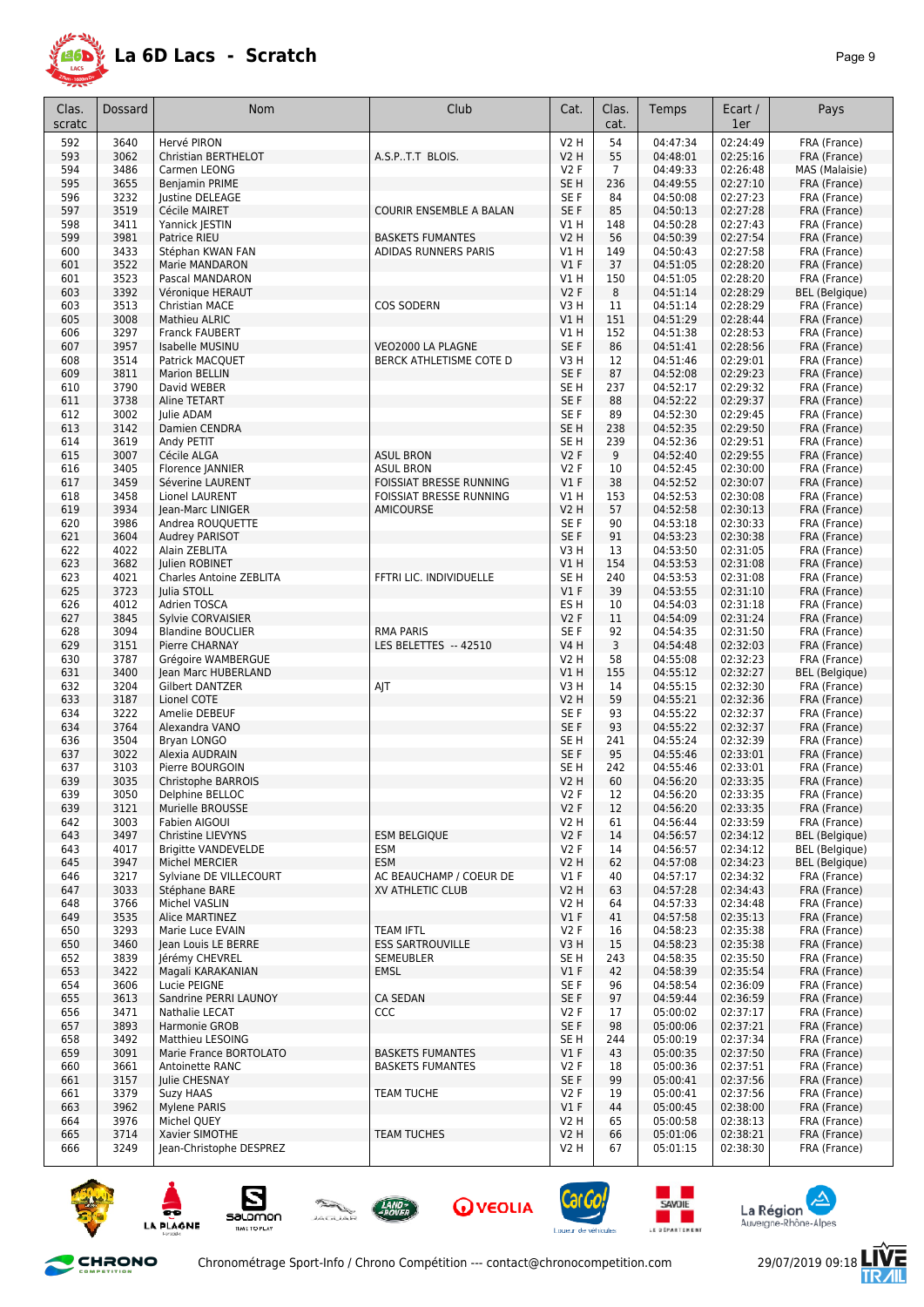

| Clas.<br>scratc | Dossard      | <b>Nom</b>                               | Club                                            | Cat.                               | Clas.<br>cat. | Temps                | Ecart /<br>1er       | Pays                         |
|-----------------|--------------|------------------------------------------|-------------------------------------------------|------------------------------------|---------------|----------------------|----------------------|------------------------------|
| 667             | 3276         | Jean François DUPONT                     |                                                 | V2 H                               | 68            | 05:01:40             | 02:38:55             | FRA (France)                 |
| 668             | 3496         | Anne LIBERTIAUX                          |                                                 | V2F                                | 20            | 05:01:43             | 02:38:58             | <b>BEL</b> (Belgique)        |
| 669             | 3239         | Eric DEMEULEMEESTER                      | FSPN AS47                                       | V1 H                               | 156           | 05:02:01             | 02:39:16             | FRA (France)                 |
| 670             | 3407         | Didier JEANNIN                           |                                                 | V2 H                               | 69            | 05:02:02             | 02:39:17             | FRA (France)                 |
| 671             | 3607         | Jean François PELE                       |                                                 | V2 H                               | 70            | 05:02:13             | 02:39:28             | FRA (France)                 |
| 672             | 3012         | David APPOLONUS                          |                                                 | V1 H                               | 157           | 05:02:45             | 02:40:00             | FRA (France)                 |
| 673             | 3867         | Arnauld DYMALA                           |                                                 | V2 H                               | 71            | 05:03:25             | 02:40:40             | FRA (France)                 |
| 674             | 3964         | <b>Annabel PEDEMONTE</b>                 |                                                 | <b>V2F</b>                         | 21            | 05:03:27             | 02:40:42<br>02:41:04 | FRA (France)                 |
| 675<br>676      | 3321<br>3921 | Patricia FOURNIER<br>Yves LE MENESTREL   | <b>UGINE-MONTAGNE</b>                           | <b>V2F</b><br><b>V4 H</b>          | 22<br>4       | 05:03:49<br>05:03:57 | 02:41:12             | FRA (France)<br>FRA (France) |
| 677             | 3956         | Guillaume MULKO                          |                                                 | V1 H                               | 158           | 05:04:52             | 02:42:07             | FRA (France)                 |
| 677             | 3955         | Jocy MULKO                               |                                                 | V1F                                | 45            | 05:04:52             | 02:42:07             | FRA (France)                 |
| 679             | 3213         | Fabienne DE LAVENNE                      |                                                 | $VI$ F                             | 46            | 05:04:53             | 02:42:08             | FRA (France)                 |
| 680             | 3300         | <b>Pauline FERNANDEZ</b>                 | <b>MARCOMBE'S TEAM RUNNING</b>                  | SE F                               | 100           | 05:04:55             | 02:42:10             | FRA (France)                 |
| 681             | 3844         | Cendrine CORDIER                         | UGINE-MONTAGNE                                  | $VI$ F                             | 47            | 05:05:08             | 02:42:23             | FRA (France)                 |
| 681             | 3383         | <b>Françoise HARDANGE</b>                |                                                 | V2F                                | 23            | 05:05:08             | 02:42:23             | FRA (France)                 |
| 683<br>684      | 3016<br>3387 | Jean Reynald ARTAUX<br>Séverine HAZARD   | FOYER RURAL VILLE EN VE                         | V2 H<br>$VI$ F                     | 72<br>48      | 05:05:20<br>05:05:27 | 02:42:35<br>02:42:42 | FRA (France)<br>FRA (France) |
| 685             | 3095         | Cyril BOUDIN                             | ROMILLY SPORT 10 ATHLET                         | V1 H                               | 159           | 05:06:03             | 02:43:18             | FRA (France)                 |
| 686             | 3943         | Marie Christine MATHEZ                   | S/L VAL DE SAONE ATHLET                         | <b>V2F</b>                         | 24            | 05:06:59             | 02:44:14             | FRA (France)                 |
| 687             | 3826         | Stéphanie BROWANG                        | <b>ASSO SIDEL</b>                               | $VI$ F                             | 49            | 05:07:02             | 02:44:17             | FRA (France)                 |
| 688             | 3776         | Margot VILLETTE                          |                                                 | SE F                               | 101           | 05:07:04             | 02:44:19             | FRA (France)                 |
| 689             | 3382         | <b>Bernard HANNARD</b>                   | <b>XVE ATHLETIC CLUB</b>                        | V2 H                               | 73            | 05:08:04             | 02:45:19             | FRA (France)                 |
| 689             | 3944         | Eric MATHONIERE                          | <b>XVEME ATHLETIC CLUB</b>                      | V2 H                               | 73            | 05:08:04             | 02:45:19             | FRA (France)                 |
| 691<br>692      | 4030<br>3063 | Yves MOURIER<br><b>Patrick BERTHELOT</b> |                                                 | V2 H<br><b>V2 H</b>                | 75<br>76      | 05:08:05<br>05:08:08 | 02:45:20<br>02:45:23 | FRA (France)<br>FRA (France) |
| 692             | 3770         | Stéphane VERE                            |                                                 | V1 H                               | 160           | 05:08:08             | 02:45:23             | FRA (France)                 |
| 694             | 3066         | <b>Richard BESSET</b>                    |                                                 | V2 H                               | 77            | 05:08:21             | 02:45:36             | FRA (France)                 |
| 695             | 3326         | Léa FULLOY                               |                                                 | SE F                               | 102           | 05:08:22             | 02:45:37             | FRA (France)                 |
| 696             | 3980         | <b>Laurent RENAUD</b>                    |                                                 | V2 H                               | 78            | 05:08:23             | 02:45:38             | FRA (France)                 |
| 697             | 3847         | Olivier COUX                             | <b>TEAM PRINCE</b>                              | V1 H                               | 161           | 05:08:33             | 02:45:48             | FRA (France)                 |
| 698             | 3439         | Benoît LAMARE                            | AS SURQUES ESCOEUILLES                          | SE <sub>H</sub>                    | 245           | 05:08:57             | 02:46:12             | FRA (France)                 |
| 698             | 3610         | Patricia PERNET                          |                                                 | $VI$ F                             | 50            | 05:08:57             | 02:46:12             | FRA (France)                 |
| 700<br>701      | 3611<br>3396 | Damien PERNET<br>Emma HERNOUT            |                                                 | SE <sub>H</sub><br>SE <sub>F</sub> | 246<br>103    | 05:08:58<br>05:10:14 | 02:46:13<br>02:47:29 | FRA (France)<br>FRA (France) |
| 702             | 3364         | Marie GRENDEL                            | <b>COEUR DE RUNNEUSES</b>                       | V1F                                | 51            | 05:10:16             | 02:47:31             | FRA (France)                 |
| 703             | 3360         | Nathalie GRAIN                           | <b>COEUR DE RUNNEUSES</b>                       | <b>V2F</b>                         | 25            | 05:10:17             | 02:47:32             | FRA (France)                 |
| 704             | 3933         | Raphael L'HOSTIS                         |                                                 | VIH                                | 162           | 05:10:19             | 02:47:34             | FRA (France)                 |
| 705             | 3104         | Sandrine BOURGUIGNON                     |                                                 | $VI$ F                             | 52            | 05:10:20             | 02:47:35             | FRA (France)                 |
| 705             | 3153         | Christelle CHAUVET                       | TROT EN CHARENTE LIMOUS                         | SE <sub>F</sub>                    | 104           | 05:10:20             | 02:47:35             | FRA (France)                 |
| 707             | 3656         | Virginie PRUGNON                         | ATHLETIC BELAIR CLUB                            | $VI$ F                             | 53            | 05:10:28             | 02:47:43             | FRA (France)                 |
| 708<br>709      | 3440<br>3569 | François LAMBERT<br>Lucile MONNIER       |                                                 | V2 H<br>SE F                       | 79<br>105     | 05:11:20<br>05:11:54 | 02:48:35<br>02:49:09 | FRA (France)<br>FRA (France) |
| 710             | 3752         | Frédéric TRICHARD                        | LES BASKETS FUMANTES                            | VIH                                | 163           | 05:12:03             | 02:49:18             | FRA (France)                 |
| 711             | 3757         | Sonia VALENCIAN                          |                                                 | SE <sub>F</sub>                    | 106           | 05:12:08             | 02:49:23             | FRA (France)                 |
| 712             | 3988         | Jerome SALLES                            |                                                 | SE <sub>H</sub>                    | 247           | 05:12:09             | 02:49:24             | FRA (France)                 |
| 713             | 3100         | Charlotte BOURGAIN                       |                                                 | SE <sub>F</sub>                    | 107           | 05:12:45             | 02:50:00             | FRA (France)                 |
| 714             | 3657         | <b>Bertrand PRUVOST</b>                  | <b>ACVA SECTION TRAIL</b>                       | V3H                                | 16            | 05:12:56             | 02:50:11             | FRA (France)                 |
| 715<br>716      | 3398<br>3015 | Emilie HOFFERT<br>Jessie AROTCAREN       | TEAM LORAUTO VOLKSWAGEN<br>CHANTILLY ATHLETISME | SE <sub>F</sub><br>SE F            | 108<br>109    | 05:13:18<br>05:13:29 | 02:50:33<br>02:50:44 | FRA (France)<br>FRA (France) |
| 717             | 3167         | Samuel CLERGEAUD                         | <b>CHANTILLY ATHLETISME</b>                     | V1 H                               | 164           | 05:13:31             | 02:50:46             | FRA (France)                 |
| 718             | 3541         | Séverine MATTEI                          | A NOUS LA VICTOIRE                              | $VI$ F                             | 54            | 05:14:13             | 02:51:28             | FRA (France)                 |
| 719             | 3386         | Stéphane HAZARD                          |                                                 | V2 H                               | 80            | 05:14:59             | 02:52:14             | FRA (France)                 |
| 719             | 3775         | Cécile VILLEREY                          | TRAILEURS DE L'YONNE                            | $VI$ F                             | 55            | 05:14:59             | 02:52:14             | FRA (France)                 |
| 721             | 3536         | Laurence MASSELIN                        |                                                 | $VI$ F                             | 56            | 05:15:00             | 02:52:15             | FRA (France)                 |
| 722             | 3772         | Audrey VEYSSET                           | MTR63                                           | $VI$ F                             | 57            | 05:15:17             | 02:52:32             | FRA (France)                 |
| 723<br>724      | 3329<br>3774 | Béatrice GAMBINO<br>Sylvie VILETTE       | <b>BEAUJOLAIS RUNNERS</b><br>LIB'AIR'TRAIL      | V2F<br>V2F                         | 26<br>27      | 05:15:26<br>05:15:53 | 02:52:41<br>02:53:08 | FRA (France)<br>FRA (France) |
| 725             | 3557         | Stéphanie MESTRES                        |                                                 | $VI$ F                             | 58            | 05:15:59             | 02:53:14             | FRA (France)                 |
| 726             | 3538         | Jean Charles MATHIE MATHEU               |                                                 | V2 H                               | 81            | 05:16:24             | 02:53:39             | FRA (France)                 |
| 727             | 3508         | Isabelle LUCAS                           |                                                 | $VI$ F                             | 59            | 05:16:42             | 02:53:57             | FRA (France)                 |
| 728             | 3509         | Jérôme LUCAS                             |                                                 | V1 H                               | 165           | 05:16:43             | 02:53:58             | FRA (France)                 |
| 729             | 3243         | Eve DEROULEZ                             |                                                 | SE F                               | 110           | 05:16:48             | 02:54:03             | FRA (France)                 |
| 730             | 3358         | Jean François GOUTTE                     | ASPTT-BLOIS                                     | V3 H                               | 17            | 05:16:53             | 02:54:08             | FRA (France)                 |
| 730<br>732      | 3454<br>3413 | Pascal LATOUCHE<br>Maud JOFFRAIN         | <b>ASPTT BLOIS</b><br>UA SOCIETE GENERALE       | V2 H<br>$VI$ F                     | 82<br>60      | 05:16:53<br>05:17:48 | 02:54:08<br>02:55:03 | FRA (France)<br>FRA (France) |
| 733             | 3266         | Sophie DRUELLES                          |                                                 | SE F                               | 111           | 05:17:51             | 02:55:06             | FRA (France)                 |
| 734             | 3262         | Marc DROCHON                             |                                                 | V2 H                               | 83            | 05:18:02             | 02:55:17             | FRA (France)                 |
| 735             | 3722         | Gilles STEVENOT                          |                                                 | V2 H                               | 84            | 05:19:09             | 02:56:24             | FRA (France)                 |
| 736             | 3058         | Karine BERGES VILMIN                     |                                                 | $VI$ F                             | 61            | 05:19:13             | 02:56:28             | FRA (France)                 |
| 737             | 3057         | <b>Arnaud BERGES</b>                     |                                                 | V1 H                               | 166           | 05:19:15             | 02:56:30             | FRA (France)                 |
| 738             | 3788         | Benoît WAMBERGUE                         | WAMBERGUE                                       | SE <sub>H</sub>                    | 248           | 05:19:40<br>05:19:40 | 02:56:55<br>02:56:55 | FRA (France)                 |
| 738<br>740      | 3789<br>3614 | Nicolas WAMBERGUE<br>Romain PERRIERE     |                                                 | SE H<br>SE <sub>H</sub>            | 248<br>250    | 05:19:59             | 02:57:14             | FRA (France)<br>FRA (France) |
| 741             | 3904         | Meg Anne JACOB                           | <b>DTTN</b>                                     | SE F                               | 112           | 05:20:38             | 02:57:53             | FRA (France)                 |
|                 |              |                                          |                                                 |                                    |               |                      |                      |                              |

















E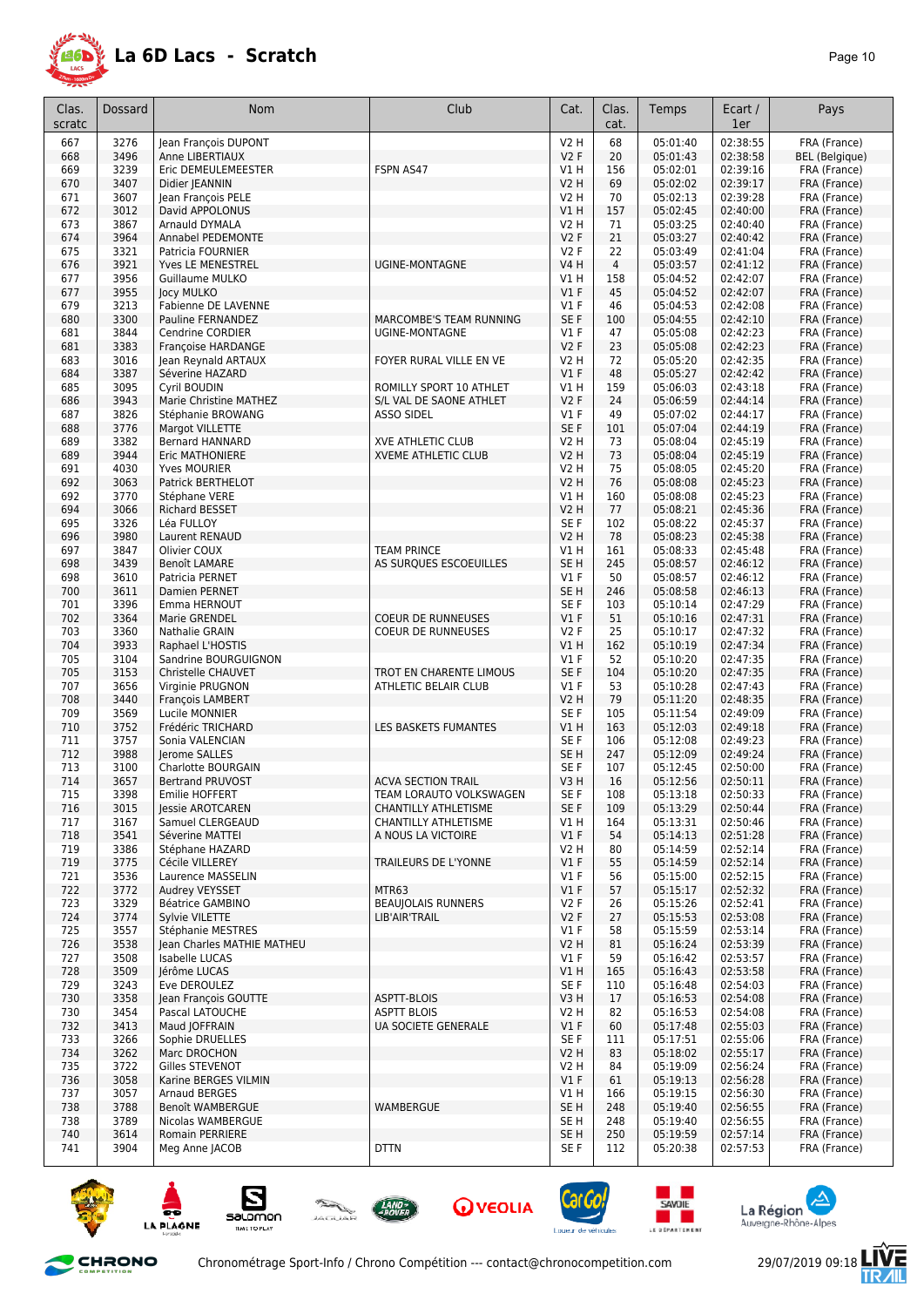

| Clas.<br>scratc | <b>Dossard</b> | <b>Nom</b>                              | Club                      | Cat.                          | Clas.<br>cat. | Temps                | Ecart /<br>1er       | Pays                         |
|-----------------|----------------|-----------------------------------------|---------------------------|-------------------------------|---------------|----------------------|----------------------|------------------------------|
| 742             | 3786           | Katarzyna WALESIAK GOUELLAIN            | EC ORLEANS CERCLE JULES   | $VI$ F                        | 62            | 05:20:48             | 02:58:03             | POL (Pologne)                |
| 743             | 3424           | Didier KECK                             |                           | <b>V2 H</b>                   | 85            | 05:20:49             | 02:58:04             | FRA (France)                 |
| 744             | 3356           | Olivier GOUELLAIN                       | ORLEANS TRIATHLON CLUB    | V1 H                          | 167           | 05:20:50             | 02:58:05             | FRA (France)                 |
| 745             | 3690           | Christophe ROYER                        | FOYER RURAL VILLE EN VE   | V1H                           | 168           | 05:21:54             | 02:59:09             | FRA (France)                 |
| 746             | 3308           | <b>Christiane FLEURIER</b>              | LIBAIRTRAIL               | V2F                           | 28            | 05:22:13             | 02:59:28             | FRA (France)                 |
| 746             | 3477           | Véronique LEFEVRE                       | LIB'AIR'TRAIL             | <b>V2F</b>                    | 28            | 05:22:13             | 02:59:28             | FRA (France)                 |
| 748             | 3518           | Maillard DELPHINE                       | <b>BSGA</b>               | $VI$ F                        | 63            | 05:22:24             | 02:59:39             | FRA (France)                 |
| 749             | 3895           | Ahssi GUELASSE                          |                           | V1 H                          | 169           | 05:22:31             | 02:59:46             | FRA (France)                 |
| 750<br>751      | 3328<br>3245   | Aurore GALLI<br>Manon DESCHENAUX        | <b>EASY PEASY</b>         | <b>V2F</b><br>SE <sub>F</sub> | 30<br>113     | 05:22:33<br>05:22:59 | 02:59:48<br>03:00:14 | FRA (France)<br>FRA (France) |
| 752             | 3270           | Eugénie DUBUC                           |                           | SE <sub>F</sub>               | 114           | 05:23:01             | 03:00:16             | FRA (France)                 |
| 753             | 3923           | Juliette LEBOUVIER                      |                           | SE F                          | 115           | 05:23:15             | 03:00:30             | FRA (France)                 |
| 754             | 3202           | Delphine DAMELINCOURT                   |                           | SE <sub>F</sub>               | 116           | 05:25:01             | 03:02:16             | FRA (France)                 |
| 755             | 3588           | Gabrielle NIVET                         |                           | SE F                          | 117           | 05:25:04             | 03:02:19             | FRA (France)                 |
| 755             | 3616           | Elsa PERRIN                             |                           | SE F                          | 117           | 05:25:04             | 03:02:19             | FRA (France)                 |
| 757             | 3365           | Claude GRILL                            |                           | V2 H                          | 86            | 05:25:26             | 03:02:41             | FRA (France)                 |
| 758             | 3441           | Isabelle LAMBORAY                       |                           | <b>V2F</b>                    | 31            | 05:25:47             | 03:03:02             | FRA (France)                 |
| 759             | 3463           | Sophie LE GAILLARD                      | <b>ASUL BRON</b>          | $VI$ F                        | 64            | 05:26:24             | 03:03:39             | FRA (France)                 |
| 760             | 3756           | Frédéric URBAN                          | ATHEO INGENIERIE          | SE H                          | 251           | 05:26:38             | 03:03:53             | FRA (France)                 |
| 761             | 3677           | Clémence RICHE                          |                           | SE F                          | 119           | 05:27:17             | 03:04:32             | FRA (France)                 |
| 762             | 3718           | <b>Benoit SOLLER</b>                    |                           | SE H                          | 252           | 05:27:25<br>05:28:04 | 03:04:40             | FRA (France)                 |
| 763<br>764      | 3795<br>4003   | Malika YACOUBI<br>Camille TAVARD        | <b>TEAM YACOUBI</b>       | V1F<br>SE <sub>F</sub>        | 65<br>120     | 05:29:34             | 03:05:19<br>03:06:49 | FRA (France)<br>FRA (France) |
| 765             | 4001           | Lucile TAVARD                           |                           | SE <sub>F</sub>               | 121           | 05:29:35             | 03:06:50             | FRA (France)                 |
| 765             | 4004           | Philippe TAVARD                         |                           | V2 H                          | 87            | 05:29:35             | 03:06:50             | FRA (France)                 |
| 765             | 4013           | Christelle TREFFORT                     |                           | V1F                           | 66            | 05:29:35             | 03:06:50             | FRA (France)                 |
| 768             | 3989           | Karla SANCHEZ                           |                           | SE <sub>F</sub>               | 122           | 05:29:40             | 03:06:55             | FRA (France)                 |
| 769             | 3340           | Leslie GENET                            |                           | V1F                           | 67            | 05:29:50             | 03:07:05             | FRA (France)                 |
| 769             | 3563           | Barbara MIGAUX                          |                           | V1F                           | 67            | 05:29:50             | 03:07:05             | FRA (France)                 |
| 771             | 3287           | <b>Richard ENVAIN</b>                   | LES BASKETS FUMANTES      | V2 H                          | 88            | 05:29:51             | 03:07:06             | FRA (France)                 |
| 772             | 3800           | Marc AKDAG                              |                           | V2 H                          | 89            | 05:29:59             | 03:07:14             | FRA (France)                 |
| 773             | 3124           | Jean Michel BRUN                        | <b>ASPTT BLOIS</b>        | V3H                           | 18            | 05:30:05             | 03:07:20             | FRA (France)                 |
| 774             | 3224           | Cédric DECOTTIGNIES                     |                           | SE H                          | 253           | 05:30:08             | 03:07:23             | FRA (France)                 |
| 775             | 3347           | Alexandra GHEYSENS                      | LEZITRAIL34               | $VI$ F                        | 69            | 05:31:03             | 03:08:18             | FRA (France)                 |
| 776             | 3163           | Inès CHRAIBI                            |                           | ES <sub>F</sub>               | 9             | 05:31:23             | 03:08:38             | FRA (France)                 |
| 776<br>778      | 3199<br>3355   | <b>Mathieu CROSET</b><br>Pauline GOUEL  |                           | SE <sub>H</sub><br>SE F       | 254<br>123    | 05:31:23<br>05:31:38 | 03:08:38<br>03:08:53 | FRA (France)<br>FRA (France) |
| 779             | 3618           | Isabelle PETIT                          | <b>COEUR DE RUNNEUSES</b> | V1F                           | 70            | 05:32:33             | 03:09:48             | FRA (France)                 |
| 780             | 3791           | Aicha WULFRANCK                         | <b>VUC SPORTS NATURE</b>  | V3F                           | 3             | 05:33:26             | 03:10:41             | FRA (France)                 |
| 781             | 3652           | Philippe PORREYE                        | VAFA                      | V3H                           | 19            | 05:33:45             | 03:11:00             | FRA (France)                 |
| 782             | 3108           | Mohamed BOUZIT                          | <b>ASSO SIDEL</b>         | V2 H                          | 90            | 05:35:24             | 03:12:39             | FRA (France)                 |
| 783             | 3309           | <b>Steeve FOIREST</b>                   | <b>CAPR</b>               | SE <sub>H</sub>               | 255           | 05:36:15             | 03:13:30             | FRA (France)                 |
| 783             | 3768           | Laetitia VERDIER                        | <b>CAPR</b>               | SE F                          | 124           | 05:36:15             | 03:13:30             | FRA (France)                 |
| 785             | 3113           | Sophie BRETENOU                         | <b>ADIDAS</b>             | SE F                          | 125           | 05:37:18             | 03:14:33             | FRA (France)                 |
| 786             | 3335           | Jonathan GAUCHER                        |                           | V1 H                          | 170           | 05:38:08             | 03:15:23             | FRA (France)                 |
| 787             | 3971           | <b>Valentine PORRE</b>                  |                           | SE F                          | 126           | 05:39:22             | 03:16:37             | FRA (France)                 |
| 788             | 3911           | <b>Bertrand KIBELERT</b>                |                           | V1 H                          | 171           | 05:39:28             | 03:16:43             | FRA (France)                 |
| 789             | 3250           | Karine DESSAY                           |                           | $VI$ F                        | 71            | 05:40:08             | 03:17:23             | FRA (France)                 |
| 790<br>791      | 3676<br>3903   | Fabrice RICHARD<br>Camille HUSSON       |                           | V1 H<br>SE F                  | 172<br>127    | 05:40:34<br>05:40:41 | 03:17:49<br>03:17:56 | FRA (France)<br>FRA (France) |
| 792             | 3425           | Jacky KIBELERT                          |                           | V4 H                          | 5             | 05:42:32             | 03:19:47             | FRA (France)                 |
| 793             | 3068           | Vanessa BESSON                          | <b>EAB VAB</b>            | $VI$ F                        | 72            | 05:43:48             | 03:21:03             | FRA (France)                 |
| 794             | 3005           | Philippe ALBAN                          |                           | V1 H                          | 173           | 05:43:49             | 03:21:04             | FRA (France)                 |
| 794             | 3728           | Sophie TAAM                             | SEP Y AIN *               | $VI$ F                        | 73            | 05:43:49             | 03:21:04             | FRA (France)                 |
| 796             | 3994           | David SCARINGELLA                       | <b>PRVR</b>               | V1 H                          | 174           | 05:45:16             | 03:22:31             | FRA (France)                 |
| 797             | 3445           | Olivier LANDY                           |                           | V2 H                          | 91            | 05:46:16             | 03:23:31             | FRA (France)                 |
| 798             | 3184           | Thomas CORNILLE                         |                           | SE H                          | 256           | 05:46:52             | 03:24:07             | FRA (France)                 |
| 799             | 3810           | <b>Edouard BECK</b>                     |                           | SE H                          | 257           | 05:46:53             | 03:24:08             | FRA (France)                 |
| 799             | 3488           | <b>Charlotte LEPRINCE</b>               |                           | SE F                          | 128           | 05:46:53             | 03:24:08             | FRA (France)                 |
| 801             | 3701           | Camille SATIS                           |                           | SE F                          | 129           | 05:46:54             | 03:24:09             | FRA (France)                 |
| 801             | 4014           | Cassandra TRIBOUT                       |                           | SE F                          | 129           | 05:46:54             | 03:24:09             | FRA (France)                 |
| 803<br>804      | 3700<br>3716   | <b>Benoist SATIS</b><br>Mariette SOARES | ATHLETIC BELAIR CLUB      | V3 H<br>SE F                  | 20            | 05:46:57<br>05:47:28 | 03:24:12<br>03:24:43 | FRA (France)<br>FRA (France) |
| 805             | 3813           |                                         |                           | V3 H                          | 131<br>21     | 05:47:47             | 03:25:02             | FRA (France)                 |
| 806             | 3733           | Bernard BESSOT<br>Lionel TARCHALSKI     |                           | SE H                          | 258           | 05:48:17             | 03:25:32             | <b>BEL</b> (Belgique)        |
| 807             | 3384           | Catherine HAUTIER                       | <b>RCNAMUR</b>            | SE F                          | 132           | 05:49:17             | 03:26:32             | BEL (Belgique)               |
| 808             | 3629           | Catherine PICARD                        | <b>ASUL BRON</b>          | V2F                           | 32            | 05:50:29             | 03:27:44             | FRA (France)                 |
| 809             | 3554           | <b>Francis MERLE</b>                    |                           | V3 H                          | 22            | 05:50:31             | 03:27:46             | FRA (France)                 |
| 810             | 3637           | Virginie PILATTE                        | <b>ASSO SIDEL</b>         | $VI$ F                        | 74            | 05:51:46             | 03:29:01             | FRA (France)                 |
| 811             | 3324           | Isabelle FROIDEFOND                     | TRBB                      | $VI$ F                        | 75            | 05:52:05             | 03:29:20             | FRA (France)                 |
| 811             | 3731           | Noémie TAGUET                           | TRBB                      | SE F                          | 133           | 05:52:05             | 03:29:20             | FRA (France)                 |
| 813             | 3207           | Valérie DARPHIN JAMBON                  | <b>TRBB</b>               | $VI$ F                        | 76            | 05:52:06             | 03:29:21             | FRA (France)                 |
| 813             | 3935           | Christelle LIOGIER                      | TRBB                      | $VI$ F                        | 76            | 05:52:06             | 03:29:21             | FRA (France)                 |
| 815             | 3849           | Luis DA ROCHA                           | TRBB                      | V2 H                          | 92            | 05:52:07             | 03:29:22             | POR (Portugal)               |
| 816             | 3674           | Nathalie RIBAUVILLE                     |                           | $VI$ F                        | 78            | 05:52:22             | 03:29:37             | <b>BEL</b> (Belgique)        |



CHRONO